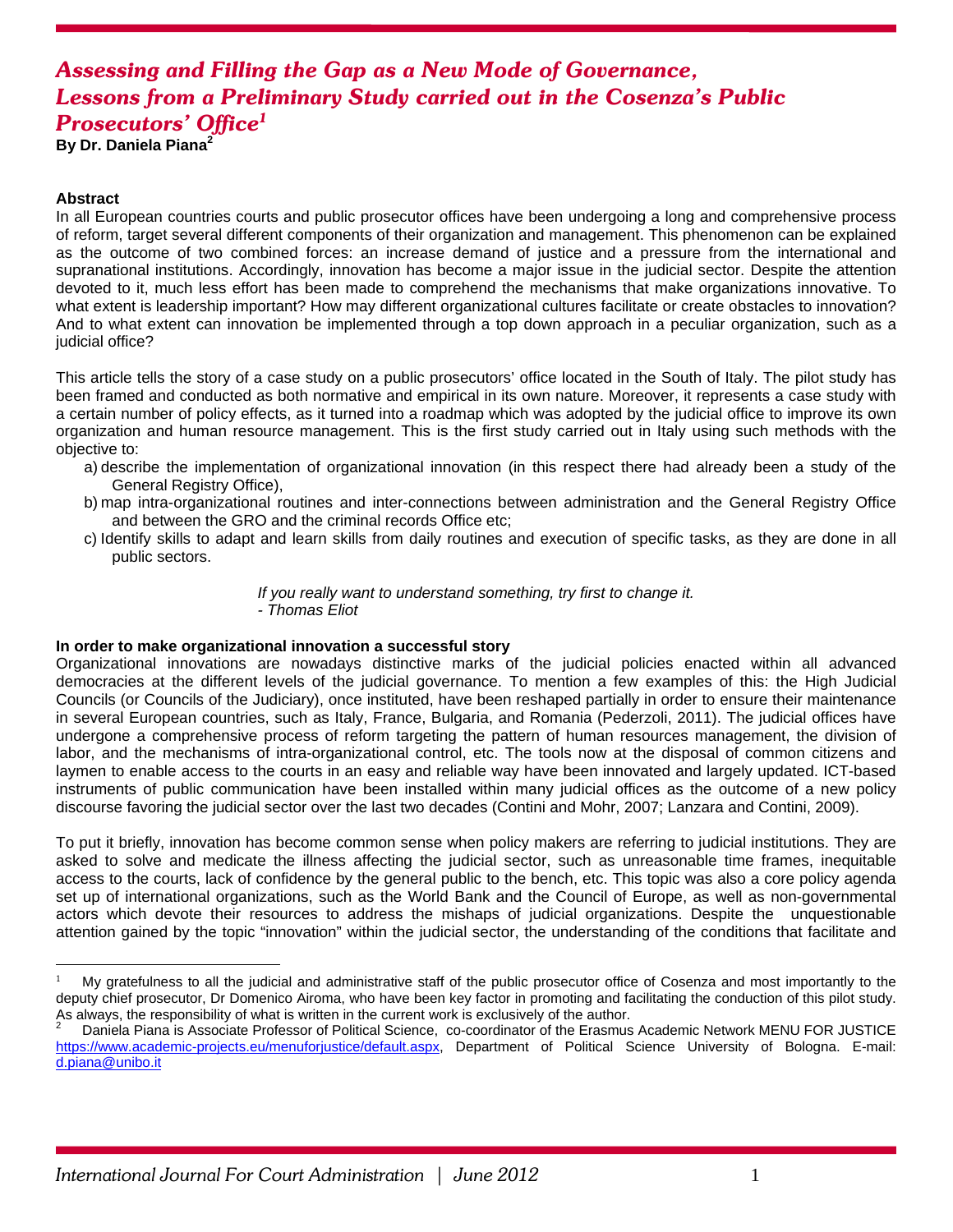create resistance, not only to the introduction of organizational innovation, but also to the correct and effective implementation of it, is very poor. Very little has been produced in terms of knowledge as how to make innovative organizations successful and durable. Moreover, the question of how the implementation process may reshape, adapt and eventually drift off the initial innovation is still largely unanswered.

This is not as to say that judicial organizations and court management have been not sufficiently analyzed with a policyoriented approach. Quite the opposite in fact. The point the author of this work wishes to make is more on the post adaptation of organizational innovations.

When a judicial office installs a customer access point, an ICT based platform to handle dockets etc, the changes triggered by such an adoption can be appreciated only by a substantial analysis of the informal organizational machinery. This cannot be assessed easily if starting from a standard analytical grid, which represents a precious, but incomplete assessment tool.

This state of affairs can be explained in several ways, but one way to do justice to it is to recognize that historically the judicial systems, which are based on the civil law tradition, previously experienced very limited complexity of cases. In continental Europe courts and public prosecutor offices were traditionally used to develop their professional behaviors upon the instructions provided with in the domestic legal codes and in the doctrine developed by high judicial institutions (Bell, 2006). This way of legitimizing their judicial decisions was directly connected with a deductive and bureaucratic view of the judicial governance, *i.e.,* one set of formal and informal rules governing judicial behaviors. Hierarchically structured systems of governance mirror an equally hierarchically structured legal system. In practice, this means that judicial behaviors are supposed to comply with a set of legal norms and organizational rules enforced under the supervision of the highest organizational level of the system, which stands as the highest court – notably the Supreme Court – and the highest prosecutor office or the executive power – notably the Prosecutor General. In such a system any innovation was introduced by the highest organizational level and equally implemented by any judicial office within the country. Innovations consisted mostly in legal reforms or in the transposition of international norms (Merryman, 1979).

In all European countries the judicial governance undertook a deep and dramatic process of change impinging upon:

- 1) the number of authorities issuing rules;
- 2) the capacity of the standing authorities to enforce those rules;
- 3) the consistency and the coherence of the judicial behaviors within a national judicial system.

Several reasons explain this state of affairs. Firstly the authorities allowed to issue legally binding norms has increased in number and differed in their professional background. To mention but a few examples, the law is made by national courts, the European court of justice and the European court of human rights, without any formalized mechanism by means of which a hierarchical order is set up granting one authority with a priority or a dominance role within the European system (Poiares Maduro, 2002) (Ferrarese, 2010).

Secondly, a high number of non-legally binding norms has made an appearance in the European Union as one of the most groundbreaking outcomes of a transnational standard setting process, targeting the administration and the organization of domestic courts and public prosecutor offices. Several types of standards have been put forward: reasonable timeframes, equal access to justice, efficient financial management, effective public communication, etc., (Fabri, *et al.*, 2005).3

Such issues, which have emerged particularly strong in the last three decades, corresponds to greater attention on the part of legislators and experts of institutional reforms to the mechanisms required to guarantee the impartiality of the judgment, but also contributes to the efficiency and quality of services that the judiciary system can offer (Frydman, 2011). This has entailed a growing commitment to inject within the traditional systems of judicial governance new organizational practices and policies originated in other systems or offices.<sup>4</sup>

The overall effect of this comprehensive change has resulted in a growth of innovation within the realm of justice administration. Innovation has been praised alongside the development of several exercises of monitoring and policy transfer (Rose, 1999; Dolowitz, Marsh, 2000) all of which have been supported by transnational judicial networks and

<sup>-&</sup>lt;br>3 In the international landscape studies of judiciary organization represent today a significant part of the research agenda on organization and administration science (Langbroek, Fabri, 2000).

<sup>4</sup> The definition of a new mode of governance refers to combination of the hierarchical structures, still in place, with new practices to organize and coordinate collective actions, such as networking, policy transfer, quality management, social budgeting. On this topic, a vast literature has been developed. It is not to this work its critical review.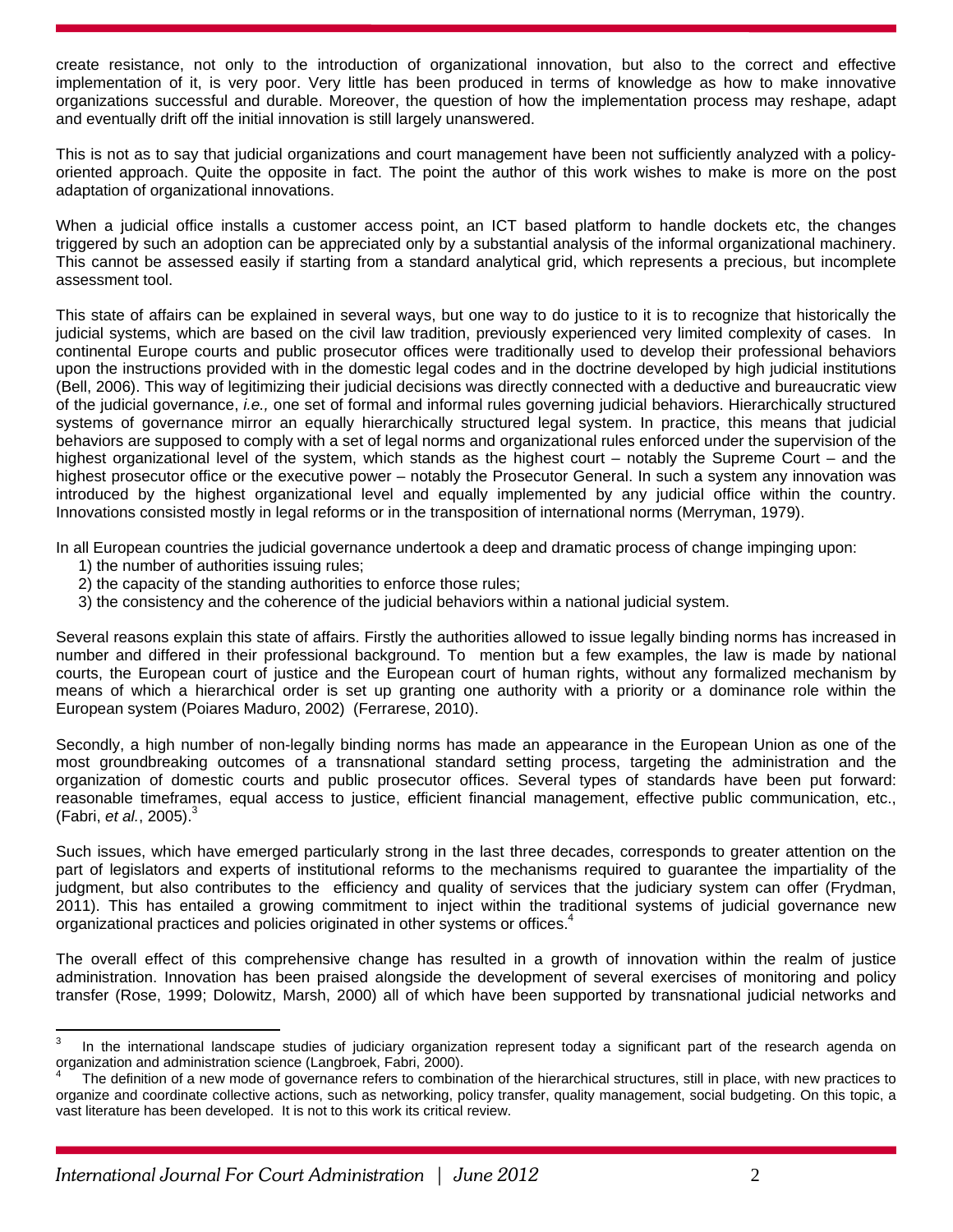welcomed by the court users and the legal professions as recourse for the problems encountered by increasingly overloaded judicial organizations.

Once again, whereas traditional modes of governance – notably the hierarchy – were used to adopt innovations by a topdown approach, now innovation is deployed often as a localized and contextualized process of organizational reshape based on a dominant stream of thought inspired by the new public management (Pauliat, 2007) (Piana, 2001). More innovative offices are supposed to be better suited to reach the goal of a reliable, answerable, and efficient justice system. Despite the growing body of knowledge addressing the innovation within the judicial governance, the implementation of the organizational innovation, as introduced, is still a largely under explored subject. Also, those scholars who tried to describe the process of policy change enacted by the adoption of new practices, human resources management schemes, etc., did not offer any theoretical account for what can be defined as "steering of the innovation process."

One can claim that this represents a serious lack of knowledge on both sides of science and politics. On the one hand, innovation can always be conceived as a type of change, which originates from the intention of innovating but can result into much bigger and deeper change than expected – and not necessarily consistent with the innovator's goals.

On the other hand, without any robust explanation of the processes of change provoked by the innovation, any judicial policy praising the innovation may be viewed as weak with potential shortcomings. Innovation turns out to be effective in improving the judicial organization only to the extent it is under the control of a permanent monitoring authority, which should be  $-$  as it will be argued in this article  $-$  located within the innovating office.

In this article the author aims at offering a critical assessment of the results produced by a pilot study conducted by the author within the public prosecutor office of Cosenza. This exercise had different, but related goals:

- 1) Develop an assessment tool to detect and rate the capacity of the judicial office to adopt and effectively implement an organizational innovation;
- 2) Provide a heuristic of the facilitating/resisting conditions to the innovation;
- 3) Draw a set of key guidelines to reform the organization of the public prosecutor office by tailoring the policy advice on the basis of the specific context in which the office is located.

In this respect, the pilot study has been framed and conducted as both normative and empirical in its own nature. Moreover, it represents a case study with a certain number of policy effects, as it turned into a roadmap which was adopted by the judicial office to improve its own organization and human resource management.

The pilot study has been conducted by the author in the Prosecutor's Office of Cosenza to assess the administrative and judicial staff's latent skills and of the organizational dynamics, characterizing the interactions among the clerks, the assistant prosecutors and the chief prosecutors. Interactions between administration and secretarial offices were also monitored, as well as the functions of the court with regard to prosecution services.

This pilot study represents the first step in a wider self-evaluation strategy by the Prosecutor's Office in the medium to long term. In order to do this, the rationale behind employing academics was to bring the Prosecutor's Office closer to academia, since the latter can offer methodologies, which, albeit framed theoretically and analytically, can be easily managed by an organization, which due to its structure, access to human and financial resources, could not afford a research officer. This study was carried out within four weeks, between 20 June and 20 July 2011, through combining qualitative methods and participatory observation.

- The latter aimed at creating an environment of trust and dialogue, establishing a point of contact with the officers during daily routine activities where were necessary to ensure the functioning of the office. This is the first study carried out in Italy using such methods and with the objectives of studying the implementation of organizational innovation (in this respect there had already been a study of the General Registry Office),
- mapping intra-organizational routine and inter-functional connections between administration and the GRO and GRO and the criminal records Office etc;
- identifying those adaptation and learning skills which arise in all public sectors from daily routines and execution of specific tasks.

Thus, in terms of unit of analysis, this study focused on two units: the individual (and the role) and the office. The availability of an office to work side by side with the judicial and administrative staff each day, facilitated the research considerably.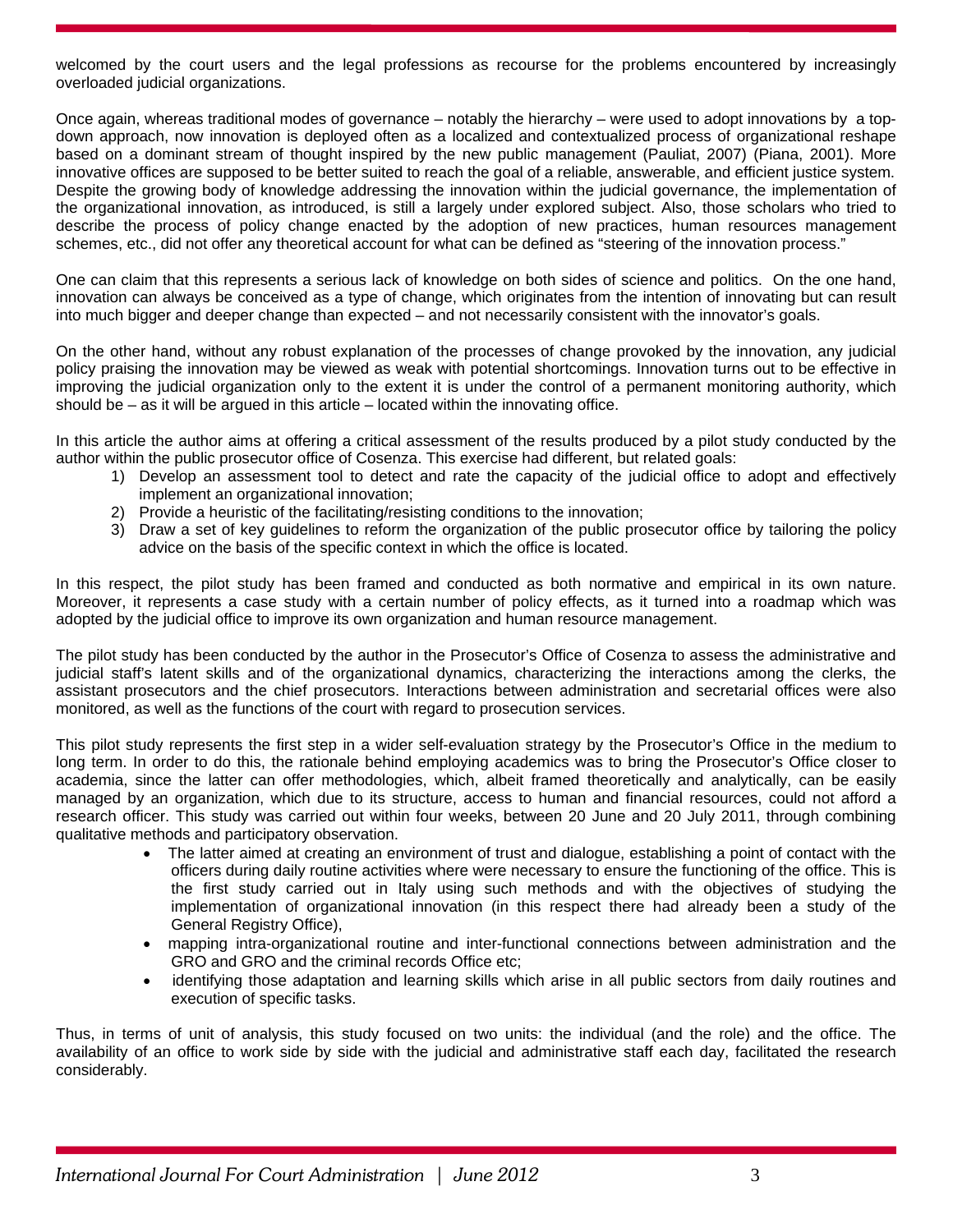Briefly, this work can provide practitioners and policy makers with an instrument to assess the differential impact organizational cultures and informal organizational practices can have in the long run upon the implementation and consolidation of the innovations adopted by a judicial office.

In this respect, this work stands to complement and further develop the current mainstream focus on quality of justice. The added value is related to the capacity of this pilot study to detect the informal organization and thereby to make the staff of the judicial office leading actors in the assessment of the innovation.

#### **The challenges of innovating loosely coupled organizations**

In a bureaucratic judicial system, legal and bureaucratic logic – which prescribe that decisions should be based on legal norms and be at the same time respectful of the legal doctrine set down by senior judges and prosecutors (usually sitting in a Supreme Court)- co-participate to put in motion a distinctive pattern of judicial governance, in which the independence of the single judge is substantially subordinated to the independence of the magistracy as a system.

This rationale is in the same direction as the principle of autonomy of public administration from political institutions. As Max Weber correctly pointed out, judges who work in bureaucratic settings benefit from a very particular type of guarantee, such as their independence and their professional status (Weber, 1912; 1922). Once recruited by means of a general, standardized procedure, which resembles very much the procedure adopted to recruit civil servants and bureaucrats, they are inserted into a machine in which many will spend their entire career. Each judge is expected to behave in way that is respectful of several different rules and standards. Her behavior should be lawful, should respect the organizational values that constitute and shape the identity of the judicial system in which she works, should respect the professional ethics of the legal professions, should respect a standard of effectiveness and efficiency in the use of the organizational resources and should respect the rights of the citizens, ultimate holders of the democratic sovereignty.

 "This complex picture figures out a situation where judges expect costs and negative rewards if their behavior does not respect a set of several different standards. Some of them are weaker and informally enforced, while some of them are harder and legally binding" (Piana 2009, p 4). One may safely say that the bureaucratic judge (a judge who is working into a bureaucratically organized judicial system) is held accountable by means of a vertical chain of mechanisms of rule enforcement, whose effectiveness depends on the internal cohesiveness of the judicial hierarchy.

What ensures the legitimacy of a decision in a case is the balanced combination of a procedurally correct process of decision making on the case (evidence taking, hearing of witnesses, etc) and the cohesiveness of the judicial decisions taken along the years/decades and among different courts belonging to the same system. The consistency of the judicial hierarchy and the respect for legal procedures both aim to ensure the impartiality and the imperturbability of the bench visà-vis possible influences coming from the external environment, either politics, or the market, or other foreign legal systems (Febbrajo, 1981; Pasquino, 1984).

 Bureaucratic reasoning ensures the application of general norms in a neutral way. Ideally, a bureaucratically-oriented agency performs its role by classifying a case as an instantiation of a general norm and deductively reasoning the case on the base of the specific obligation the norm contains. Creativity, discretionary comprehension of the case and extra normative arguments do not have any salience in this picture. The legality principle sticks to this view if it is intended to be a formal principle, which stands on a meta level vis-à-vis the ordinary application of legal norms. What makes the adjudication legitimate is the belief and the common expectation that a judicial actor will apply a legal norm along a pattern of reasoning that is strictly procedurally correct.

The mechanisms of change that are required by this approach should be considered attentively. The legality principle must be ensured by means of a mechanism of change that guarantees the transmission of the inputs from the highest level of the judicial governance to the lowest one (Langer, 2004; Galligan, 2009).

This portrait of the magistracy is not adequate for the contemporary world. As we all know, this portrait does not correspond any longer to the real state of affairs in which contemporary adjudication takes place. First and foremost judges are now placed amidst a complex, multi-layered and multi-centered system that spans globally from legal cultures that are miles away from each other and which generate norms that should generally be accommodated on a case by case basis, rather on the base of deductive and intra-systemic reasoning.

Ordinary judges (not to mention judges sitting in constitutional courts) are allowed to be attentive to the normative creations of foreign courts and, accordingly, to pass over or to overrule in some cases, the doctrine endorsed by the senior judges who are responsible for their career promotion. In issuing a sentence, judges are no longer simply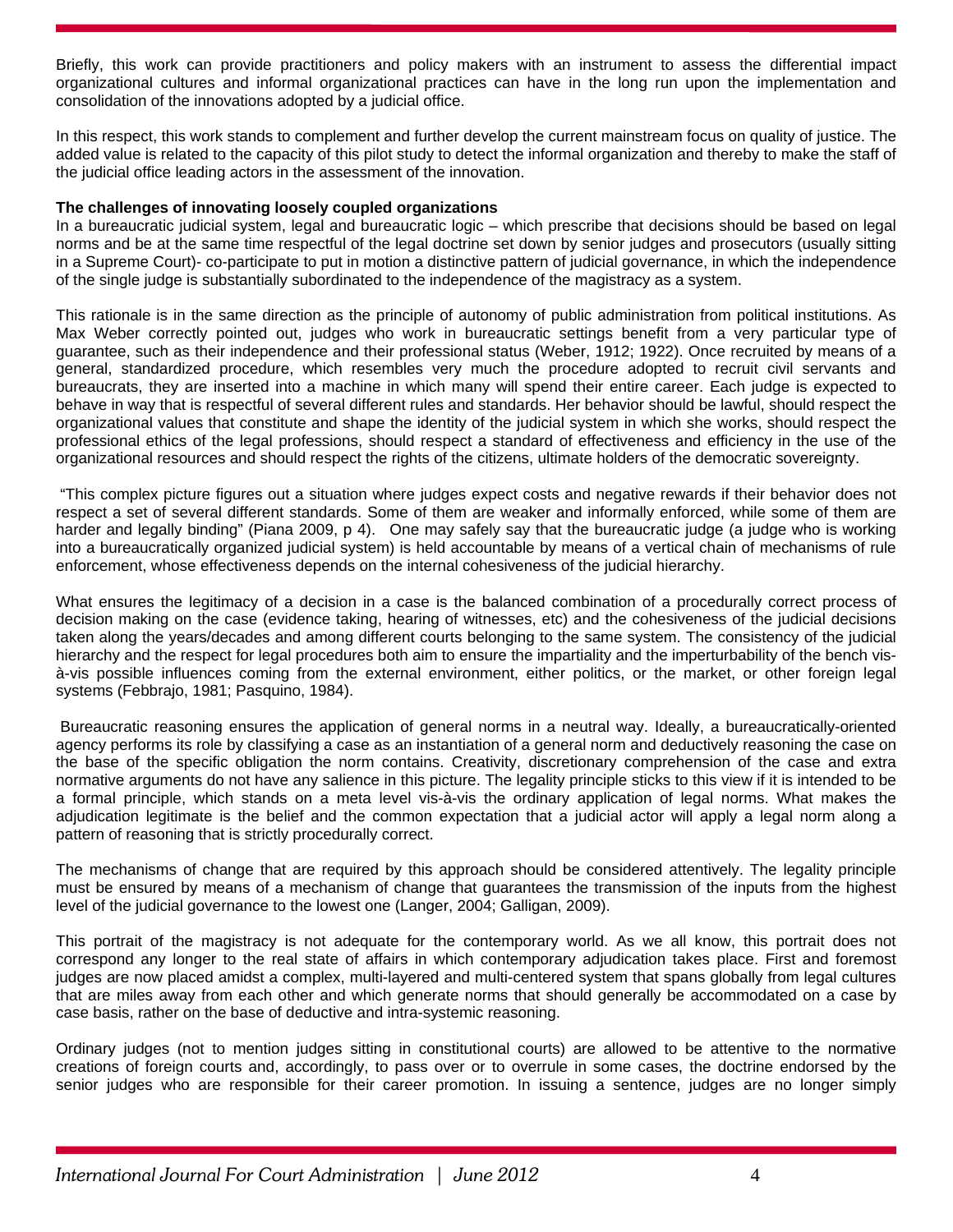interested by their domestic reputation, but can become particularly sensitive to the international scrutiny in academic or judicial networks and entourages.

Despite being a place traditionally devoted to the enforcement of domestic legal rules, courts are nowadays involved in multi-level and multi-layered systems of collective action where they perform their function amidst a multi-voiced set of norms of values and norms much more complex than the one they were confronted with in the past (Kappen-Risse, 1995; Benda-Beckmann, 2006). European courts experienced this phenomenon in a distinctive way. Mechanisms of crossnational coordination and cooperation have been enhanced to the point of breaking through the architecture of the States and borders of domestic legal systems (Borzel and Cichowsky, 2003; Falkner et al., 2008; Chalmers, 1992; Wallace and Wallace, 2000; Piana, 2009a). Most important of all, supranational institutions, which in principle are not entrusted with any competence in the field of judicial governance, in the early 90s of the Twentieth century started to set up a wide and comprehensive process of reflective policy making (Rogowski, 2007), targeting the models of judicial governance, the practices of judicial administration, and the mechanisms by the means of which courts interact with the external environment – such as media and citizens (Voermans, 2007). Standards of rule of law and quality of justice have been set down by networks whose membership ensures a systematic link between supranational and domestic policy arenas, since these judicial networks are composed of judges and prosecutors, representatives of domestic judicial institutions (Piana, 2010).

Despite being within the formal jurisdiction of sovereign States, courts have become a promising and fertile terrain on which transnational standards are implemented.

This comprehensive process of change, originated from broader and more complex processes which encompasses the entire allocation of power and authority across the levels of politics (sub-national, national, and supranational ) is in parallel with an endogenous process of change which, affected all the judicial systems that have been structured along the bureaucratic logic depicted above, albeit with a different degree of intensity.

In some countries more than others we observe an on-going process of change that weakens the hierarchical ties between the ordinary courts and the high courts. Here, several causes can be mentioned to account for such a phenomenon. Some scholars have argued that the introduction of a mechanism of corporatist representation within the High judicial councils has managed to transform the judicial hierarchy into a judicial "democracy" i.e., one man corresponds to one vote in the election of the judicial council's members.

The emphasis put by some countries – such as Italy – upon the internal independence of judges and prosecutors as the main avenue to the guarantee of the judicial impartiality reinforced the overall effect of making the judiciary less hierarchical and more horizontal in its mode of governance. Nowadays in Italy public prosecutors jealously guard their individual autonomy. This goes as far as one of the most prestigious magistrate sitting at the General Prosecutor Office of the Court of Cassation declaring that they can do very little to force the ordinary public prosecutors to adopt any specific organizational practice. Beyond moral persuasion, very little can be done.

The career scheme is inspired by a bureaucratic mechanism of appointment, both for judicial and prosecutorial offices. However, several organizational practices which significantly impacts the way prosecution is enacted and carried on, differs from one judicial district to the other. I am inclined to argue that Italy is the extreme case of a general trend which is exhibited by the public sector overall. The more plural, fragmented, and heteronimic the inputs that influence the agenda and the decision making rationale of a public institution, the more the single units that exist within the complex organizations in which the institutional values and principles are embedded need to gain a certain degree of freedom to adapt and accommodate all these inputs. The bureaucratic logic of action seems to be forced to step back to leave some space open for an adaptive rationality.

# **What consequences may this have for the processes of organizational innovations?**

Organizational theorists provide an insightful approach to this point. In 1976 Weick, whilst observing the functioning of the education systems in seminal work, introduced the concept of a 'loosely coupled system', i.e., a system where the connections among its units are weak and flexible and under the same conditions, different units belonging to the same system react in different ways.<sup>5</sup> Loosely coupled systems are complex machineries in which the behavior adopted by the unit U1 entails the reaction of the unit U2 with which U1 is regularly interacting, not alongside a linear and causal relationship. If U1 opts action A, it does not follow that U2 opts for one and only one action linearly related to A, let's say B. The reaction of U2 may span over a range of options including B along with other possibilities. Of course, U1 and U2

<sup>-&</sup>lt;br>5 Readers may consider that a loosely coupled system exhibits an organizational texture where informal rules and mechanisms of horizontal co-ordinations still maintain a fairly high importance in the overall.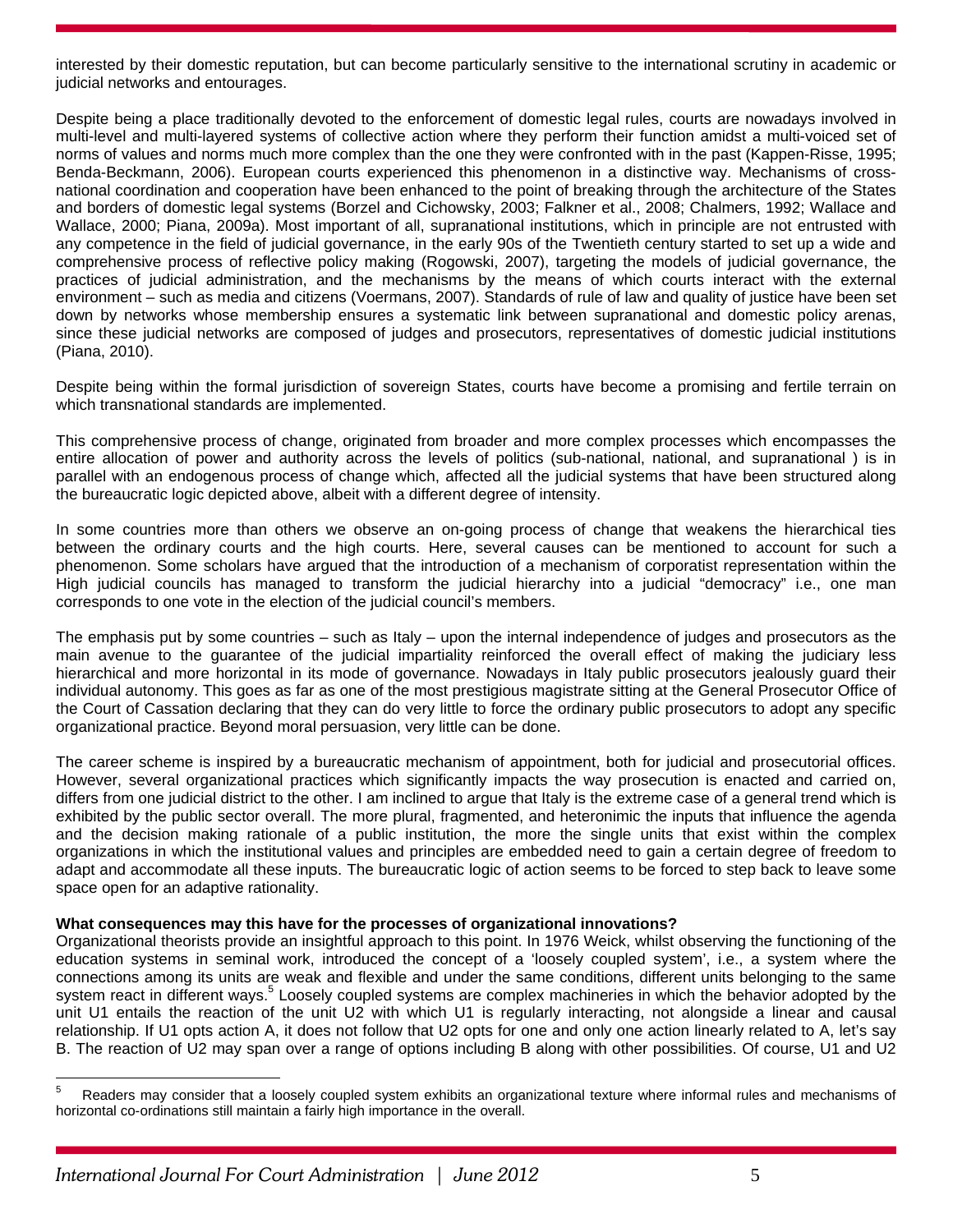are somehow governed by an overarching principle, say the fact that they need to respect some general procedures. But in very concrete and practical terms, the chain A-B does not necessarily unfold, it is likely or highly probable to unfold. Loosely coupled systems exhibit a very high capacity to adapt to abrupt and unpredicted changes. In this respect they gain in flexibility , however, lose some degree of consistency and predictability. To be sure, a loosely coupled system can easily react to horizontal patterns of coordination, but represent a very uncomfortable terrain if they are requested to consistently absorb and implement an innovation.

Some scholars have rightly argued that judicial systems in continental Europe exhibit the organizational matrix of a partial loosely coupled system (Contini, 1999; Zan, 2011). Why partially? Necessarily, judges and public prosecutors, as well as clerks and administrative staff units are forced to strictly comply with the rules entrenched in the civil and the penal procedural codes. In this respect, judicial offices are organizations that feature a high degree of predictability. For instance, the pre-trial bargaining proceeding requires that the pre-trial hearing judge accomplishes certain type of actions. The deputy prosecutor is also obliged by the procedural code to act in a specified and formalized way. This grants predictability to the behavioral patterns of the judicial office.<sup>6</sup> However, this scenario, which can be described as a tightly coupled system, goes hand in hand with a second scenario, which can be described as loosely coupled. There are several indicators one can consider for the latter or second scenario. The public prosecutor is autonomous as far as the management of the docket is concerned. The public prosecutor can decide to speed up or to slow down the pace of the pre-trial investigations. The public prosecutor can delegate most of the docket management of her clerks-assistant or opt for the opposite behavior. Similarly, the administrative services can organize their works internally in very flexible way. Such flexibility is witnessed, for example, by the fact that personnel are easily replaced, especially at the lowest hierarchical level. Therefore, "who does what" can vary on the basis of the level of overloading of the dockets, the degree of cooperative/non cooperative interaction that is enacted within each service and of the permanence, or non permanence of the same personnel in the same service.

Italy is, in this respect, an extremely telling case. An overview of the organizational practices adopted in the public prosecutor offices across in the whole country results in a patchwork of different routines and management schemes, and an inconsistency in areas such as case assignment and the responsibility granted to the clerks that assist and support the work of the public prosecutor. For the sake of clarity, one should also mention the recent effort made by the legislator in the area of enhancing the hierarchical control within the PPO by granting the chief prosecutor a certain number of competences in matters of case assignment, budgeting, and relationship with the other offices and the external public (media included).

This said though, one can safely argue that Italian PPO's are multi faceted organizations: a procedural facet tightly coupled with behavioral schemata and a managerial facet loosely coupled with behavioral schemata.

If this argument holds, in order to ensure the effective implementation of any organizational innovation, preliminary scrutiny of the organizational dynamics into which the innovation is to be absorbed should take place. This means in practice that some specific characteristics of the organization and work practices undertaken as part daily routine should be detected:

- Presence of leading individuals in the organizational units who have the capacity to hold the other staff units answerable and accountable.
- Presence of individuals who have worked within the organization for several years and have an overall view of the organizational matrix – as it is in practice, not only from the organogram.
- Managerial skills developed by means of a 'learning by doing' mechanism. These skills will be instrumental in monitoring step by step the implementation of any innovation.
- Presence of an organizational texture where inter-individual ties are based more on loyalty than on formal relationships.

In general, I would argue that the more the organization exhibits a loosely coupled pattern of control and intraorganizational accountability, the more each innovation needs to be introduced by the following means:

- 1) A participative process of design: this will make the innovation more familiar to those people that, beyond the assignment from the organogram, have very strong capacity to hold other staff units accountable.
- 2) A permanent process of self-monitoring under the supervision of the chief prosecutor or , such as in the Italian system , the deputy chief prosecutor (she is responsible for the court management in the Italian procedural code)
- 3) The delivering of training sessions focused on the organizational innovations to people who are more committed and more loyal to the institution.

<sup>-&</sup>lt;br>6 This argument is more deeply and widely developed in Piana, 2010, ch. 5.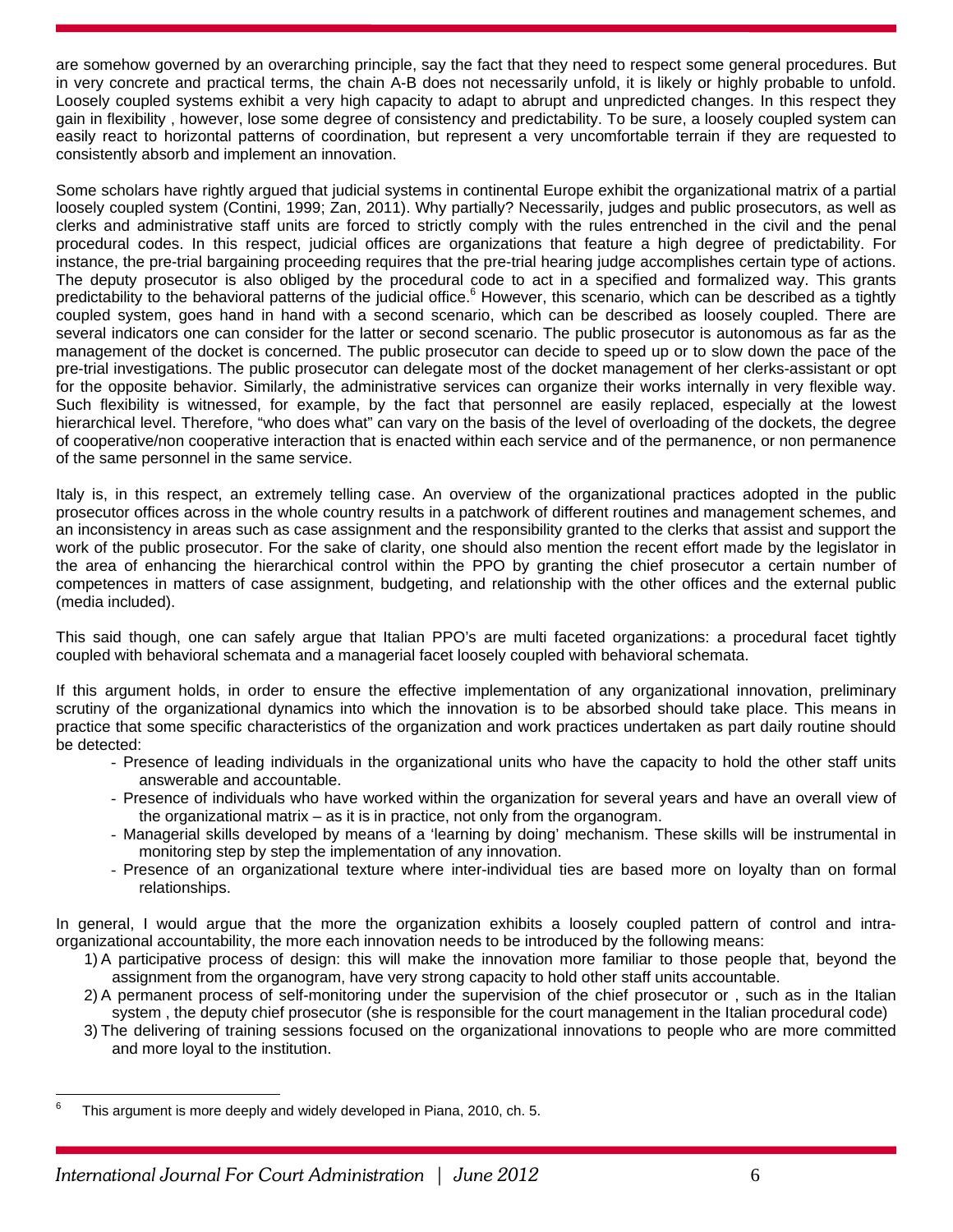4) A yearly external audit in which citizens and representative of the qualified users – such as Chambers of Commerce, Bar, etc. – are involved.

# **A Path Breaking Pilot Study**

The Italian judicial system comprises both courts and public prosecutor offices. Jurisdiction over civil and criminal matters is handled by judges and public prosecutors, both belonging to the judicial order (*magistrati*). Criminal proceedings draw from the prosecutorial act of an ordinary public prosecutor, which is subject to the constitutional principle of legality. Each notice of crime should end into a prosecutorial act. The latter, of course, can be transformed into a criminal proceeding based on accusation or simply closed on the basis of two reasons: lack of evidence and of procedural correctness. Once the criminal proceeding is registered at GRO, a serial number is assigned to a docket and consequently the proceeding is assigned to an ordinary prosecutor. The jurisdiction is organized on the basis of the territorial unit which corresponds to the judicial district (similar to a province).

The Italian public prosecutor is the master of the prosecutorial action (art. 112 constitution). She leads the investigation and disposes of the police's involvement of the matter. Public prosecutor offices that are located in the South are often handling proceedings related to Mafia associated crimes. For this reason, one of the most time consuming and expensive activities led by the PPO is wire-tapping and phone tapping. Records of both are then analyzed and cross checked with evidence collected throughout the investigations undertaken by the police. The pre-trial documents prepared by the prosecutor are then handed over to the office of the judge for preliminary investigation. The office of the judge is the judicial representative. The judge checks and assesses the validity of those documents and eventually accepts/does not accept the request for pre-trial detention (if it is the case).

For organizational accountability, ordinary prosecutors are held responsible to the law (legal accountability) and to the High Judicial Council by regular assessment of skills. After the new judicial reform came into force in 2007, public prosecutors – like the judges – are assessed on the basis of a complex and comprehensive grid which aims to detect the degree of their performance ever four years. Professional assessment has become a key topic in the Italian debate on quality of justice, in particular with regard to the assessment of the positions of deputy and chief prosecutors. The latter both undertake an assessment of their managerial capacities every four years.

PPO exhibit a very low degree of hierarchical control<sup>7</sup>. In Italy, since the late '60s the judicial order has been shifting from a purely bureaucratic asset to a more horizontal setting, where judges and prosecutors are considered equal regardless of their functions. The chief judge or the chief prosecutor is not allowed to provide ordinary judges or prosecutors with orders or commands as how to adjudicate or prosecute.

The recent reform tried to create the conditions for the PPO shifting back to a more hierarchical organization (Piana and Vauchez, 2012, ch. 4). This solution was considered by the legislator as a way to regain control of the expenditure of the offices, to come to terms with problems of intra-organizational dissent among different prosecutors on the same case, and lastly to reduce the exposure to the media . Now only the Chief and deputy prosecutors can speak to the media and have the power to handle the most delicate cases themselves if they think there are valid reasons to do so.

The Prosecutor's office of Cosenza's Courthouse is a medium-sized office. The office employs 12 ordinary prosecutors and 14 honorary prosecutors.<sup>8</sup> At the time of writing there are 4 vacancies. The administration office, following the implementation of a ministerial decree on October 10 2007, includes 49 staff at different levels, as per table 1. There are 7 vacancies.

| Qualification        | Organogram | <b>Attendances</b> | <b>Vacancies</b> |
|----------------------|------------|--------------------|------------------|
| Manager              |            |                    |                  |
| Manager C3           |            | U                  | ÷                |
| Chancellery clerk C2 | 2          |                    |                  |
| Chancellery clerk C1 |            | 6                  | ÷                |
| Chancellery clerk B3 | 13         | 11                 | -2               |

**Tab. 1. Organization chart of administrative staff** 

 $\overline{a}$ 

<sup>7</sup> Interview of an Italian public prosecutor with high ranked position.

<sup>8</sup> Regulation issued by the Italian Ministry of Justice.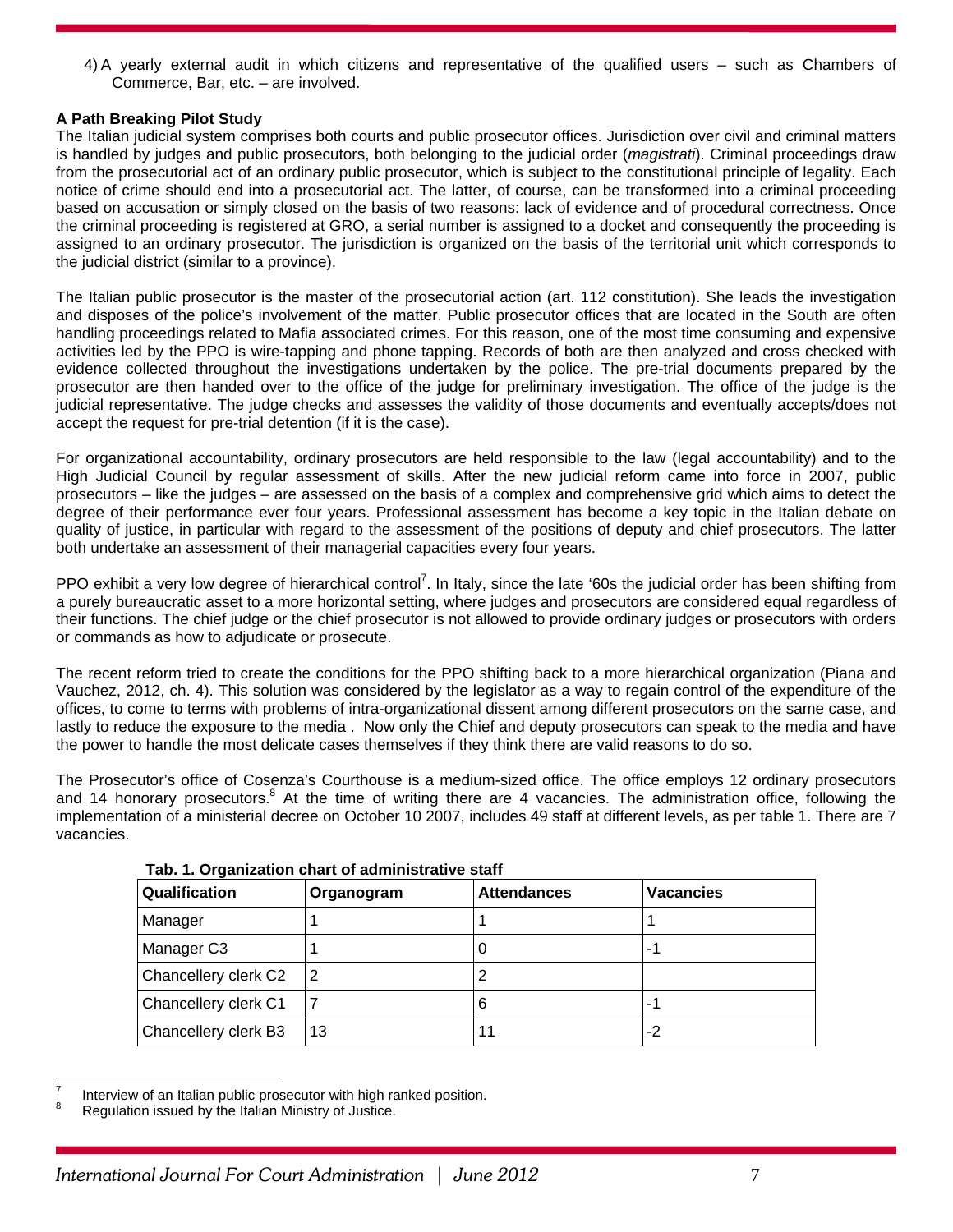| <b>Bailiff B3</b>          | 4  | υ  | -4 |
|----------------------------|----|----|----|
| <b>Bailiff B2</b>          |    | 3  | ۰. |
| <b>Bailiff B1</b>          | 13 | 14 |    |
| <b>Auxiliary B1 Driver</b> | 8  | 8  |    |
| <b>Auxiliary B 1</b>       |    | υ  | ۰. |
| <b>Auxiliary A1</b>        |    | 5  | 3  |

At first, the availability of resources presents two characteristics. The prosecutors of the office are relatively young. In terms of the gender variable, two out of 12 prosecutors are women. The senior prosecutors display different work experiences. The Chief Prosecutor spent most of his working life in Calabria, in Catanzaro first (Court of Appeals), in Rossano, and finally in Cosenza. The deputy prosecutor comes from Naples' offices where he worked as assistant prosecutor. In that respect, Cosenza's Prosecutor's Office, through staff mobility, displays a medium level of local rooting in Calabria and in an implicit way it has incorporated a deep understanding of this region's issues. However, it should be emphasized that the reality of Cosenza is different from Catanzaro, since the former does not have an anti-mafia office (DDA) and this allows for more routine work, particularly in running the daily agenda of the public prosecutor.

Prosecutions are handled by means of a group-based division of labour.<sup>9</sup> Three groups have been created since the former chief prosecutor was in office: economic and financial crimes; crimes against public institutions; crimes against minors and disadvantaged groups.

Prosecutors are assigned to one group, except the chief and the deputy chief prosecutors. The latter holds the responsibility for the management of the office. The division into groups has allowed the judicial staff to acquire a degree of specialization, which is widely perceived as a positive factor. Regular meetings are held where the collective representation of judicial staff is considered positively.

With regard to the administrative staff, a more thorough analysis is necessary. First of all, the vacancy of the administrative manager, which is only covered through temporary employees, clearly has an impact on the office. In fact, the administrative manager is entrusted with the responsibility for all human resources management, the financial management, and the interactions between the administrative staff and the judicial personnel. In principle she represents a key figure in the organizational matrix of any Italian judicial office. In organizational terms, the absence of a full time administrative manager determines a partial presence of the manager of the Prosecutor's office, since the same role covers both the judge and the prosecutor's office. This in principle might ensure a greater overall management capacity; in practice however a lack of time translates into relying on the office's routine knowledge, or tacit knowledge, and on its human and communication network in order to resolve daily issues. In this respect, one might guess the prominence of the heads of each service unit, an aspect that will be addressed below. In terms of professional figures, another limit is lack of medium-high professionals. Out of 49 administrative staff, less than half own a qualification higher than a diploma and only 2 started a retraining course that goes beyond what is normally on offer through central or local institutional channels.

The pilot study conducted in Cosenza was devoted to assessing the organizational culture developed within the sub-units composing the office:

- General Register,
- the office for the pre-trial investigation,
- the office which handles the documents to be transmitted to the hearing panels,
- the office which supervises the budget,
- the wiretapping structure office, and the archive.

On the top of these sub-units each public prosecutor has her own office to which one assistant is assigned.

A questionnaire has been filled out by each staff unit, both judicial and administrative, under the supervision of the author. The questionnaire – here annexed – was to collect data about three dimensions:

- The individual profile of each staff unit: professional experiences and background; IT skills; training needs and training expectations.

<sup>-&</sup>lt;br>9 Regulation issues by the Chief Prosecutor and submitted to the High Judicial Council.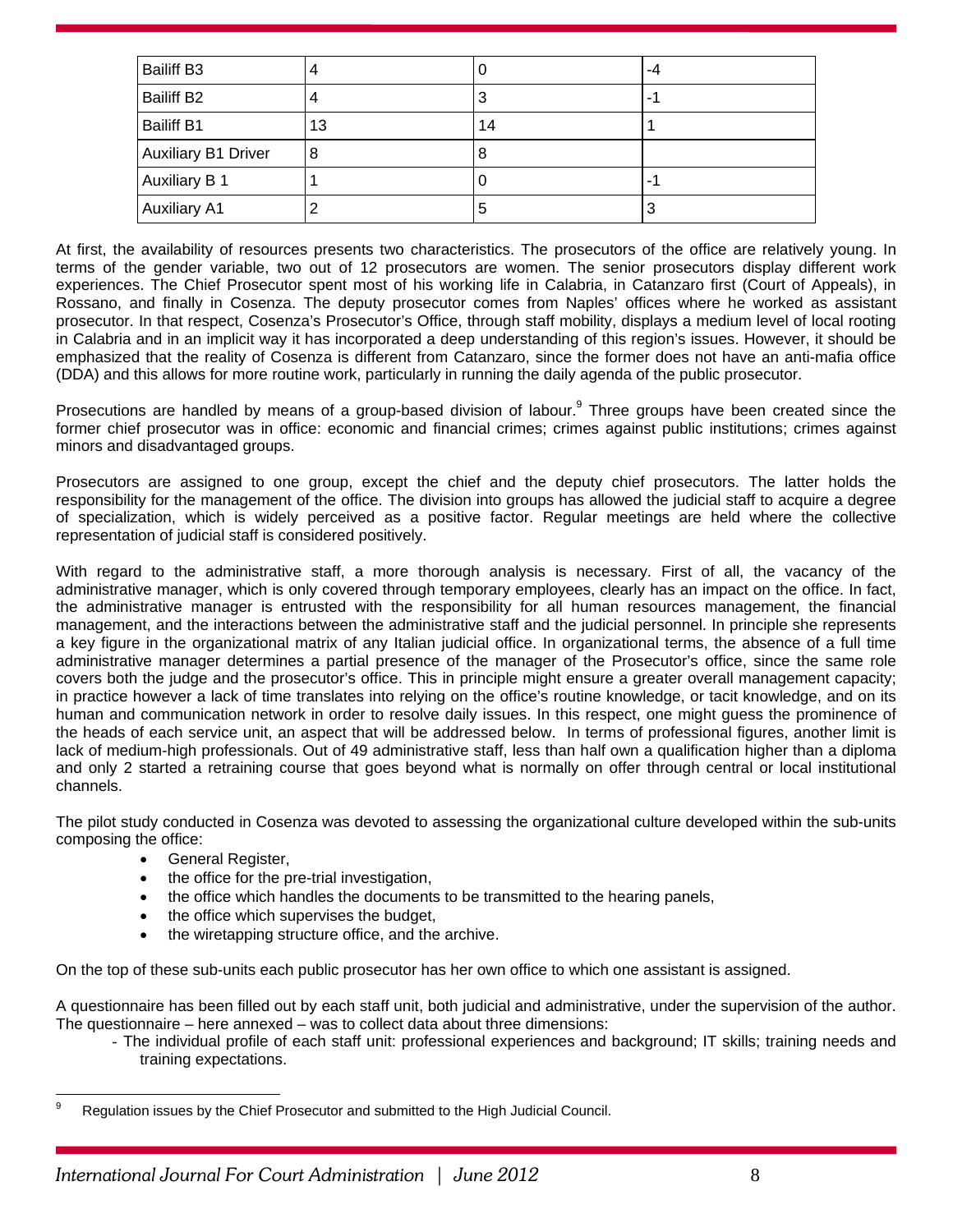- The sub-unit organization of labor: daily agenda, practices and routines, problem solving strategies, (eventually) the capacities of functional replacement, patterns of leadership and obedience.
- The interaction strategies set up by each unit to interface with the other units: communication, transmission of docket, checking and cross-checking of information, mechanisms of organizational accountability.

In 25 days 46 questionnaires were collected. Only one is considered invalid. The data collected, by means of the questionnaires, have been complemented by the data drawn from the participative observation carried out by the author within each of the five organizational units: general register, pre-trial office, archive, accounting office, pre-panel hearing office (415 bis), and the wiretapping office.

As well as these units, the author has been observing the communication practices of the public prosecutors and the behavioral patterns exhibited by them when they interact with their assistants (clerks) for a total of one month.

The analysis of the data should be separated from the behavioral patterns and the capacities shared by the administrative staff, from those shared by the judicial staff.

The first finding that deserves attention is the distribution of reflective knowledge of the organization. The continuity of administrative staff explains the deep rooted knowledge of the organization. The degree of tacit knowledge is only partial among public prosecutors. There exists an imbalance between the recognized training and institutional title and the actual skills acquired on the job. Several administrators have decades-long experience. This has determined the learning of intra-systemic and inter-service dynamics at an emotional level, which is rarely reflected upon becoming an object of meta-cognition. A mapping of latent skills was carried out with an analytical and situational matrix. This means that the organisational actor was interpreted as a situated subject, who has developed knowledge on what he/she is, or should be, in relation to his/ her work environment. Latent skills should therefore be understood as the know-how which is not used, either because there is no demand for it, or because the actor is not aware of it. The inference of adaption skills develops from the mapping of latent skills through this process.

Table 2 provides a comprehensive reading of the agenda, the role interpretation and the degree of reflective knowledge developed by the public prosecutors. As it develops from a sectional reading of the table, public prosecutors work in fair isolation from the rest of the office. They do not have or possess a deep and comprehensive understanding of the routines, the organizational practices, and the criticalities of office management. This can be explained on the basis of the training programs offered to candidate judges and prosecutors in Italy. The role interpretation is predominantly rule-based and positivist. Prosecution is mainly focused on the basis of an independent and autonomous judgment, t strictly based on the law. Managerial, social, and teleological remarks are seldom mentioned in the questionnaire. The attitude of the public prosecutors towards colleagues is highly cooperative. Functional replacement and support are frequently offered in cases of vacancy of position, illness, and overloading, especially within each group.

| ras. 2. Oynopho tablo on cognitivo disposition or judicial stan |                                                              |                                                                       |                                                                                                        |                                                                                                                                                     |
|-----------------------------------------------------------------|--------------------------------------------------------------|-----------------------------------------------------------------------|--------------------------------------------------------------------------------------------------------|-----------------------------------------------------------------------------------------------------------------------------------------------------|
| Cognitive/<br>situational<br>dispositions                       | <b>Extra-legal</b><br>skills                                 | Agenda                                                                | Interpretation of role                                                                                 | <b>Other</b>                                                                                                                                        |
| PP <sub>1</sub>                                                 | None                                                         | Public administration<br>group                                        | Functional<br>independence; positive<br>evaluation of the<br>inexistence of<br>hierarchy               | Respondent highlights lack of<br>scientific-informative support (such<br>as access and consultation of<br>databases). Previously worked as<br>judge |
| PP <sub>2</sub>                                                 | None                                                         | Economic criminality -<br>backlog inherited by<br>previous prosecutor | Recognized<br>importance of passion<br>and acumen                                                      | Previously worked as judge                                                                                                                          |
| PP <sub>3</sub>                                                 | Lawyer with work  <br>experience at the<br>Ministry of Labor | Public administration<br>group                                        | Precision and time<br>management. Priority<br>given to intuition                                       | High degree of awareness of the<br>judicial machine with elaboration of<br>policy solutions for possible<br>improvement                             |
| PP4                                                             | Specialization on<br>administrative<br>law                   | Economic criminality<br>group                                         | Desire of creating from<br>nothing, capacity<br>building through<br>organizational<br>entrepreneurship | The respondent highlights<br>overloading for small claims;<br>exaggerate complaining about<br>bureaucracy                                           |

**Tab. 2. Synoptic table on cognitive disposition of judicial staff**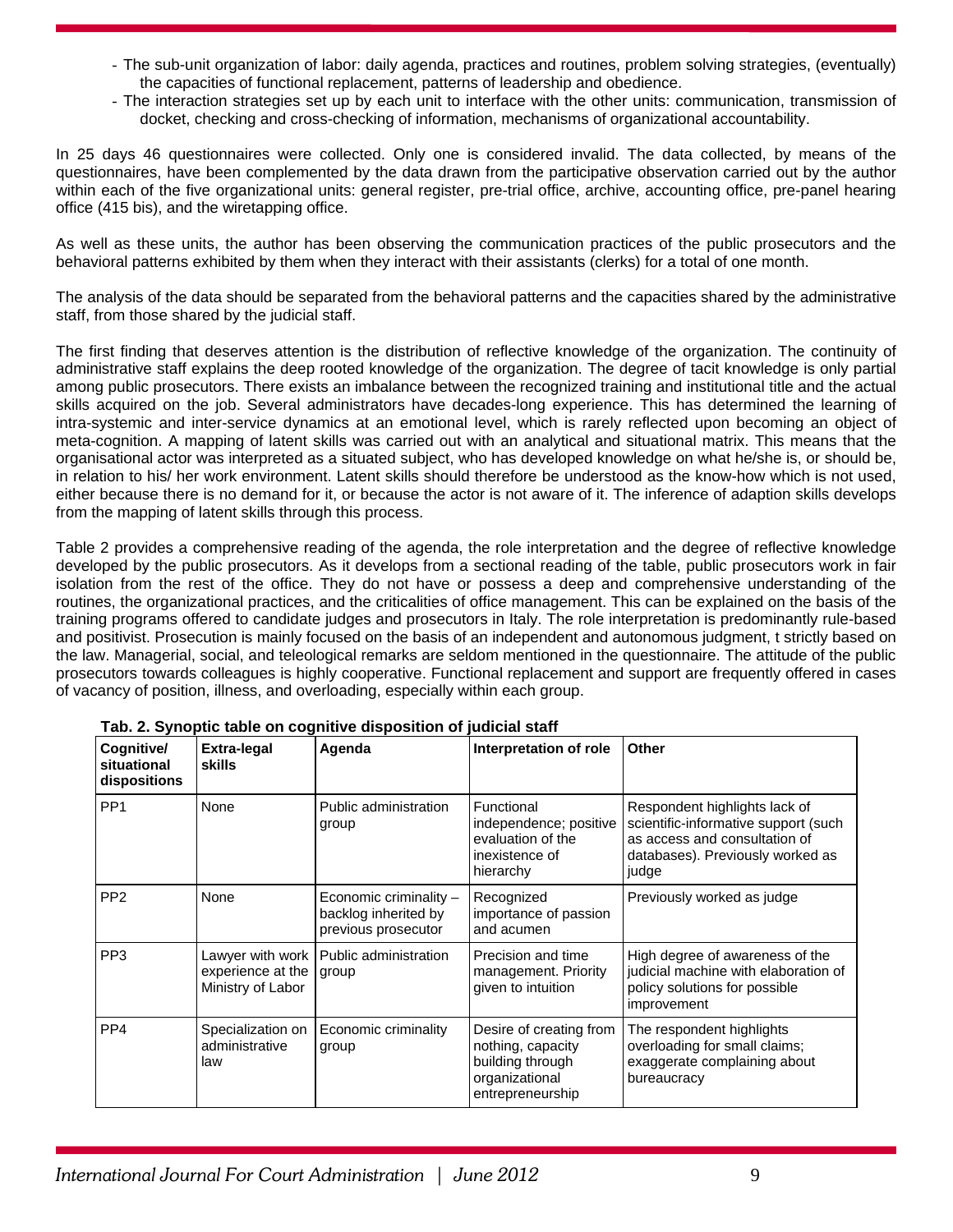|                  |                                                    |                                                                            | (investigations in<br>collaboration with other<br>judicial offices abroad)                                                         |                                                |
|------------------|----------------------------------------------------|----------------------------------------------------------------------------|------------------------------------------------------------------------------------------------------------------------------------|------------------------------------------------|
| PP <sub>5</sub>  | <b>First certificate</b>                           | Public administration<br>group                                             | Impartiality and<br>efficiency; in favor of<br>specialization (also in<br>terms of competences<br>of assigned Chief<br>Prosecutor) |                                                |
| PP <sub>6</sub>  | None                                               | Group on weak sectors<br>of the population                                 | Importance of a<br>balanced judgment;<br>importance of<br>functional autonomy                                                      |                                                |
| PP7              | Lawyer – work<br>for the provincial<br>government  | Financial crimes group<br>(previously in the<br>groups on weak<br>sectors) | Importance of<br>balanced judgment;<br>searching<br>proceduralization of<br>strictly routine<br>operation                          |                                                |
| PP <sub>8</sub>  | Lawyer practice                                    | Group on weak sectors<br>of the population                                 | Emphasis on<br>intelligence; high<br>degree of adherence<br>to the service; high<br>degree of motivation                           |                                                |
| PP <sub>9</sub>  | Police officer; IT<br>consultant for the<br>office | Group on weak sectors<br>of the population                                 | Emphasis on balanced<br>judgment;<br>acknowledgement of<br>seniority (i.e.<br>experience)                                          | Self-perception: different from<br>colleagues  |
| PP <sub>10</sub> | <b>No</b>                                          | Economic criminality<br>group                                              | Emphasis on<br>conditions of<br>independence of<br>individual prosecutors.<br>Priority: rapidity.                                  | Self-perception: availability with<br>lawyers. |

Legend: PPO=public prosecutor

In general, one may safely argue that the public prosecutors exhibit a very low level of reflective knowledge of the judicial organization. Besides the competence they have – which is proven from the analysis of the judicial cases handled by each group – fairly developed, they do not have the habit of reflecting upon the criticalities exhibited by the administrative units of their office. In fact, the interactions of the public prosecutors with the administration – general register, pre-trial office, pre-panel hearing office, archivea, accounting office – are filtered and mediated by their assistants (clerks).

Following on from this analysis, an in depth study of the culture and the practices developed by the prosecutors' assistants provided supplementary insights. The assistants show – on average – a very high motivation and a strong commitment to the institution. Loyalty and support are usually shown to the prosecutors, and a stable pattern of cooperation has been set up over the years. This can be explained by the high level of continuity amongst the administrative staff.

A latent – but permanent – conflict between the prosecutors' assistants and the other administrative staff units came out in our analysis. Latent skills are largely developed. The assistants of the public prosecutors can functionally replace and compensate for the overload of the prosecutors workload as well as the shortcomings of the organization of other units. They cross check the general register and they have a constant monitor of the dockets. Activities carried on as a way to replace or compensate lack of personnel or poorly trained staff units hampered a steady process of progressive understanding of the systemic functioning of the entire office.

The prosecutors' assistants are aware of the criticalities and the potentialities of the office and have an historical overview of the routines and the practices set up and put into motion over the years.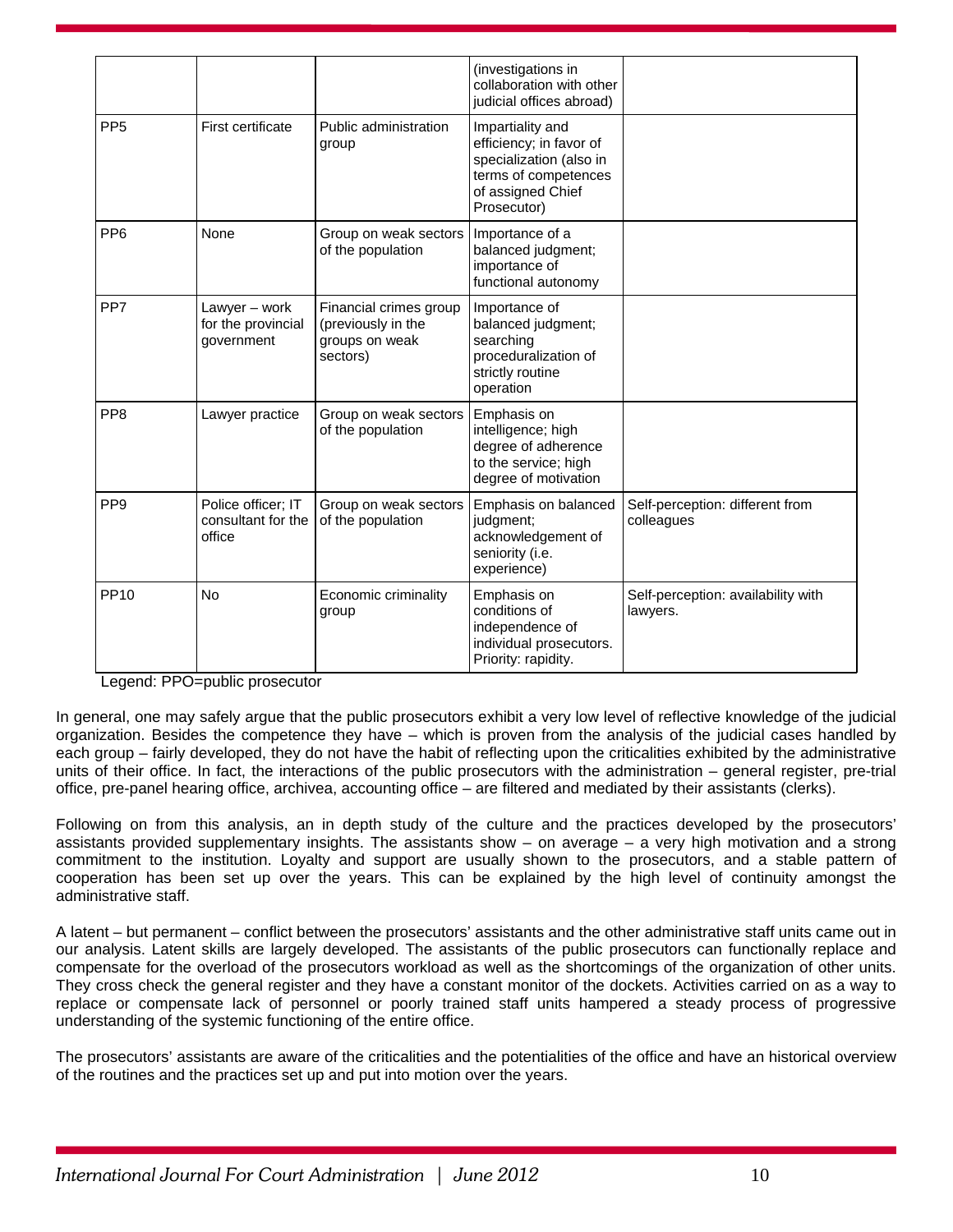| Tab. 3. Synoptic table of clerks' dispositions |  |
|------------------------------------------------|--|
|                                                |  |

| Administration/<br><b>Cognitive and</b><br>situational<br>dispositions | <b>Skills in use</b> | <b>Acquired skills</b>                                                          | Individual meta-cognition                                                                                   | <b>Situational meta-</b><br>cognition                               |
|------------------------------------------------------------------------|----------------------|---------------------------------------------------------------------------------|-------------------------------------------------------------------------------------------------------------|---------------------------------------------------------------------|
| ADMIN1                                                                 | Admin staff          | Managing files                                                                  | Keeping within the role's<br>boundaries ("the beauty of<br>work is work")                                   | Medium; highlights<br>absence of assistant                          |
| ADMIN2                                                                 | Admin staff          | Functions in various judicial<br>offices (360 degrees vision<br>of proceedings) | Keep to his/ her role                                                                                       | Increase in workload                                                |
| ADMIN3                                                                 | Admin staff          | Ability to guarantee order<br>and monitoring of the work                        | High: check list of tasks/<br>duties (file monitoring);<br>attention to the organization<br>of the office   | High                                                                |
| ADMIN4                                                                 | Admin staff          | Lawyer                                                                          | Medium (good<br>communicator)                                                                               | Need of better sharing the<br>workload                              |
| ADMIN5                                                                 | Admin staff          | Diploma degree in highway<br>engineering; elected local<br>councilor in 2001    | Perception of the role with a<br>low bureaucratic component;<br>trust and loyalty towards the<br>prosecutor | Medium-high: poor ICT of<br>the office highlighted                  |
| ADMIN6                                                                 | Admin staff          | Seniority of the role                                                           | Medium                                                                                                      | Medium (all offices should<br>be moved to the same<br>floor)        |
| ADMIN7                                                                 | Admin staff          | Lawyer                                                                          | Medium (need to link<br>position level to effective<br>competence)                                          | Medium-high                                                         |
| ADMIN8                                                                 | Admin staff          | Specialization high IT<br>competence                                            | High (motivation and<br>willingness to learn)                                                               | High                                                                |
| ADMIN9                                                                 | Admin staff          | Hostility towards computers                                                     | Low                                                                                                         | Low                                                                 |
| ADMIN10                                                                | Admin staff          | ICT skills acquired in the<br>field                                             | Low                                                                                                         | Medium (suggestion of<br>moving the Gen Reg to<br>the fourth floor) |
| ADMIN11                                                                | Admin staff          | Law degree - (experience<br>outside Calabria)                                   | Medium high (relationship<br>with others; ability to focus)                                                 | Medium-law                                                          |

Legend: ADMIN= clerks (administrative staff units assigned to the public prosecutors as assistants).

A more critical aspect seems to be the organizational matrix within each sub-unit. Here the questionnaire has been filled out for each sub-unit. Senior – with managerial responsibility – and the ordinary administrative staff unit have been distinguished from each other. The reader should be reminded that the Italian judicial administration is organized as a hierarchy. Important and demanding tasks are usually handled by higher positions in the office. Data collected has been analyzed on the basis of a simple distinction: staff with low responsibility and no managerial tasks and staff with managerial tasks. The latter have usually been employed in the office for many years or have – in one case – a higher education background (graduate of law). Moreover, data concerning the leadership and the degree of reflexive knowledge developed by the managerial roles have been collected (see annex 1).

The findings can be described by a cross analysis of different roles and tasks and different degrees of reflexive knowledge, specifically, the understanding of the functioning of the office with an organizational overview of its capacities and criticalities.

In the General Register, the style of leadership is the most significant factor influencing the cohesiveness and the spirit of commitment of clerks assigned to this unit. The chief of the unit has vast experience in the work carried on within the judicial offices and has a strong personality. All employees are women. They have a very poorly developed view of the office as a system. However, they have learnt how to compensate and collaborate within the General Register. In cases of vacancy or illness, the unit is capable of functional compensation and substitution. Weaker cooperation is exhibited by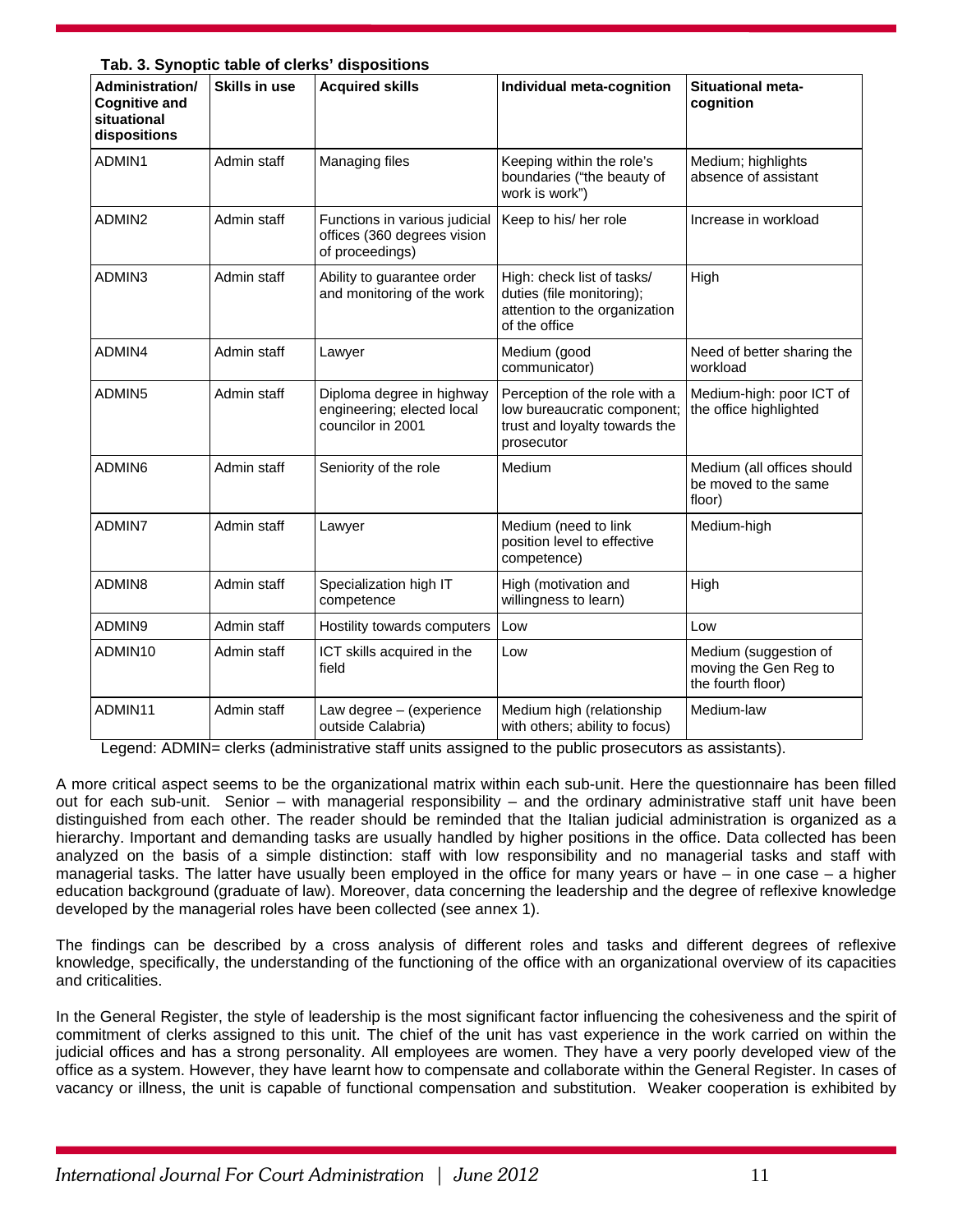the other units, such as the office that handles all documents associated with the pre-trial hearings. In this unit, the chief exhibits low profile leadership. This has left space for the low level employees to interpret the work flow and functions.

Table three (below) compares two units – the general register and the pre-trial hearing office – by focusing exclusively on the lower level responsibility staff units.

| <b>Administrative/Cognitiv</b><br>e and situational<br>dispositions | <b>Routine skills</b>                                                                         | <b>Acquired skills</b>                                                                                | Individual meta-<br>cognition                                                                                                                                   | <b>Situational meta-cognition</b>                                                                                          |
|---------------------------------------------------------------------|-----------------------------------------------------------------------------------------------|-------------------------------------------------------------------------------------------------------|-----------------------------------------------------------------------------------------------------------------------------------------------------------------|----------------------------------------------------------------------------------------------------------------------------|
| (Gen Reg1)                                                          | Receiving acts;<br>recording<br>activities are<br>not carried out<br>(expect on<br>Saturdays) | Ordinary activities of<br>covering for<br>colleagues where<br>necessary. Saturday<br>Gen Rec. Gen Reg | Very low. But<br>strong motivation<br>and good will.                                                                                                            | Low or not declared.                                                                                                       |
| (Gen Reg 2)                                                         | Gen Reg                                                                                       | <b>Basic IT skills</b>                                                                                | Little competence<br>on managing<br>software packages                                                                                                           | Highlights lack of office<br>meetings                                                                                      |
| (Gen Reg 3)                                                         | Gen Reg                                                                                       | Pleasure of learning                                                                                  | Highlights little<br>competence on<br>managing<br>software<br>packages;<br>declares good<br>predisposition<br>towards<br>interaction with the<br>general public | Highlights that the office works<br>well                                                                                   |
| (Gen Reg 4)                                                         | ARCHIVE;<br>management of<br>chancellery                                                      | Organized mind;<br>attention to details<br>(from craftsmanship)                                       | Self-perception as<br>someone very<br>organized. This is<br>reason for pride<br>and self $-$<br>acknowledgement<br>for results.                                 | Low cognition of the office.<br>Latent recognition of the need<br>for managers that actually listen<br>to their employees. |
| (MONO 1)                                                            | Notice cards                                                                                  | Idem.                                                                                                 | Low.                                                                                                                                                            | Lack of vision of judicial<br>machine.                                                                                     |
| (MONO 2)                                                            | Preparation of<br>court hearings;<br>list of<br>witnesses; two<br>judges as<br>reference      | Acquiring<br>competences for<br>activities at the<br>Courts of Appeal of<br><b>Turin and Naples</b>   | Low, scarce<br>motivation                                                                                                                                       | Poor organization of workload<br>[latent leader in the room].                                                              |
| (MONO 3)                                                            | Idem (4 judges<br>as reference)                                                               | Transmission of<br>knowledge of<br>functions to others                                                | Scarce motivation;<br>high level of<br>perception of<br>relative<br>deprivation                                                                                 | Low. Negative opinion of<br>managers                                                                                       |
| (MONO 4)                                                            | Preparation of<br>the file index                                                              | Skills acquired from<br>other ministries<br>(transports,<br>economics and<br>finance)                 | Only partial<br>perception of the<br>office (been only<br>working there for 2<br>months); sense of<br>wanting to feel as<br>a protagonist.                      | Low awareness of the office.                                                                                               |
| (MONO 5)                                                            | Preparation of<br>the monocratic                                                              | Organization of the<br>work load                                                                      |                                                                                                                                                                 |                                                                                                                            |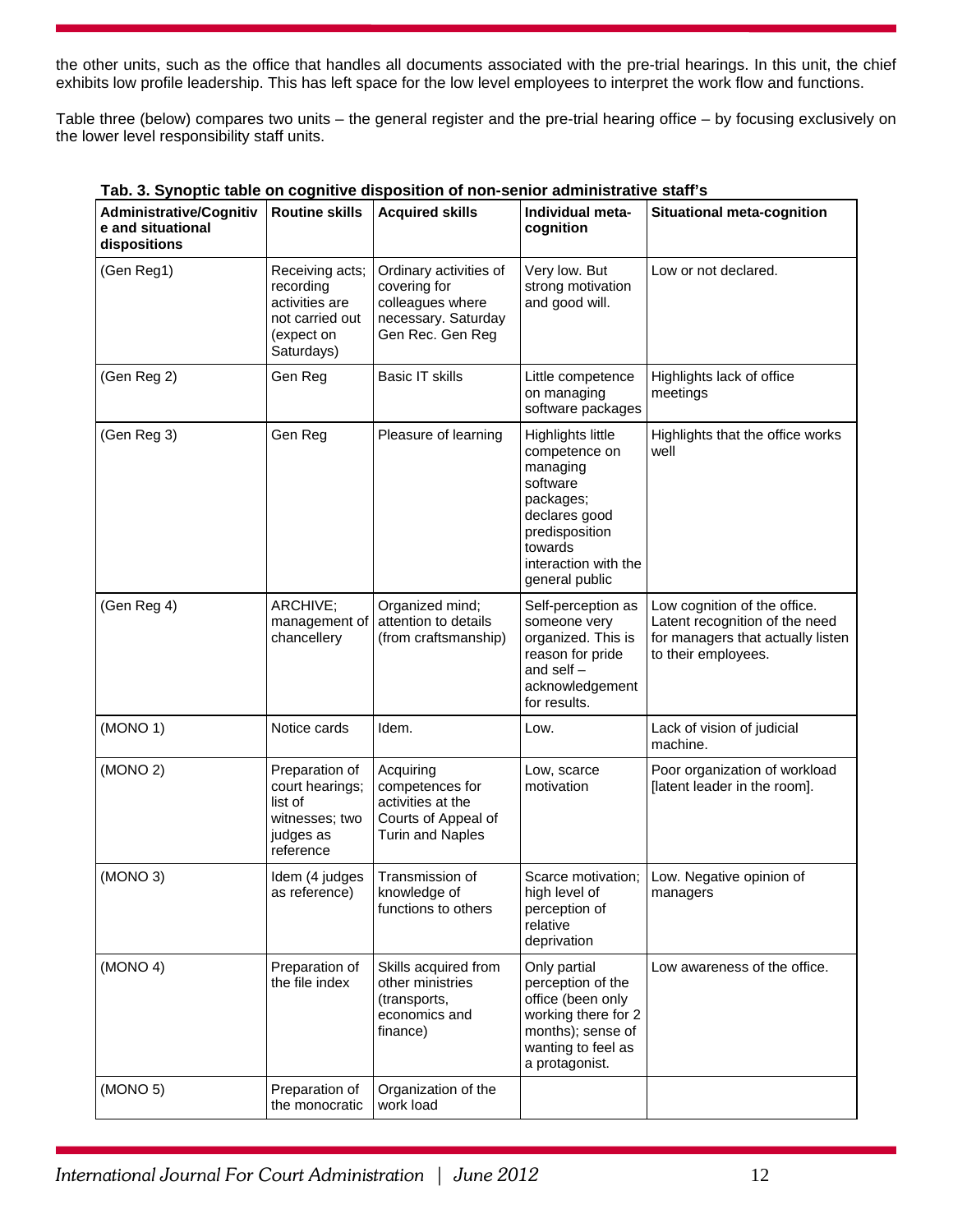|        | file; quoting<br>texts; logistics<br>(organizations<br>of shelves with<br>all files ordered<br>by the name of<br>the judge) |                                         |     |                             |
|--------|-----------------------------------------------------------------------------------------------------------------------------|-----------------------------------------|-----|-----------------------------|
| MONO 6 | Preparation of<br>debates file/<br>moving files<br>and collection<br>of hearings<br>files                                   | Functional<br>compensation<br>capacity; | Low | Medium, but not in much use |

Legend: Mono= staff units assigned to the pre-trial office. Gen-Reg: general register office.

Despite the high capacity of functional substitution and the de-differentiation process that has been put into place by some staff units, who compensate vacancies or lacks of abilities in handling complex tasks, the two units exhibit two different organizational patterns. This difference comes from the leadership, which is differently profiled in the two units. As table 4 shows, managerial attitudes are poorly modernized in all units. The chiefs keep monitoring and coordinating the clerks who work in their units by means of a pattern of loyalty and cohesiveness based on informal and personal basis, rather than on impersonal and formalized tasks. Moreover, the capacity of designing and planning any human resources management is limited. In a nutshell, leadership appears to be based on seniority and familiarity with the office – years spent within the same unit or in the same office – rather than on competencies and professional background.

| Managers/<br>managing<br>capacities | Leadership skills                                                                   | Capacity building in the sub-<br>unit          | <b>Role interpretation and Reflexive</b><br>knowledge of the system |
|-------------------------------------|-------------------------------------------------------------------------------------|------------------------------------------------|---------------------------------------------------------------------|
| MANAG1                              | High; recognized;<br>pre-modern type                                                | Medium-high; based on loyalty                  | Strong personalization of the role.                                 |
| MANAG2                              | Low; not recognized<br>or recognized where<br>there is a high<br>degree of autonomy | Low; scarce intervention on<br>office dynamics | Strong personalization of the role.                                 |
| MANAG3                              | High; recognized<br>within the office;<br>office mirror of self.                    | High                                           | Strong personalization of the role.                                 |
| MANAG4                              | Low                                                                                 | Low                                            | Strong personalization of the role                                  |
| MANAG5                              | Low                                                                                 | Low                                            | Very weak                                                           |
| MANAG6                              | Low                                                                                 | Very low                                       | Very weak                                                           |
| MANAG7                              | Low                                                                                 | Very low                                       | Very weak                                                           |

| Tab. 4. Synoptic table of administrative managers' cognitive dispositions |  |
|---------------------------------------------------------------------------|--|
|                                                                           |  |

Legend: MANAG: staff units assigned to the administrative services and with managerial functions.

A supplementary analysis was conducted to assess the technological endowment of the office and the human resources allocated to the IT department. IT innovations suffer a lack of consistency and long term planning. The technical assistant is not permanently employed and this undermines his will and his capacity of planning any IT restyling strategy, or renewal of the IT endowment.

Despite this objective condition, social perceptions of the IT assistant are positive. Less often discussed is the attitude of senior clerks with a low level of education to the IT innovations. Some do not use the computer and exhibit a patent resistance and mistrust to the use of IT in handling the dockets.

In short, the pilot study cast new light on the following issues:

- Hierarchical governance is combined with horizontal, informal, and personal ties which in some cases can matter even more than the formalized mechanisms of organizational control;
- Administrative staff can learn to perform functions which are not formally assigned and this allows each organization to circumvent the lack of human resources.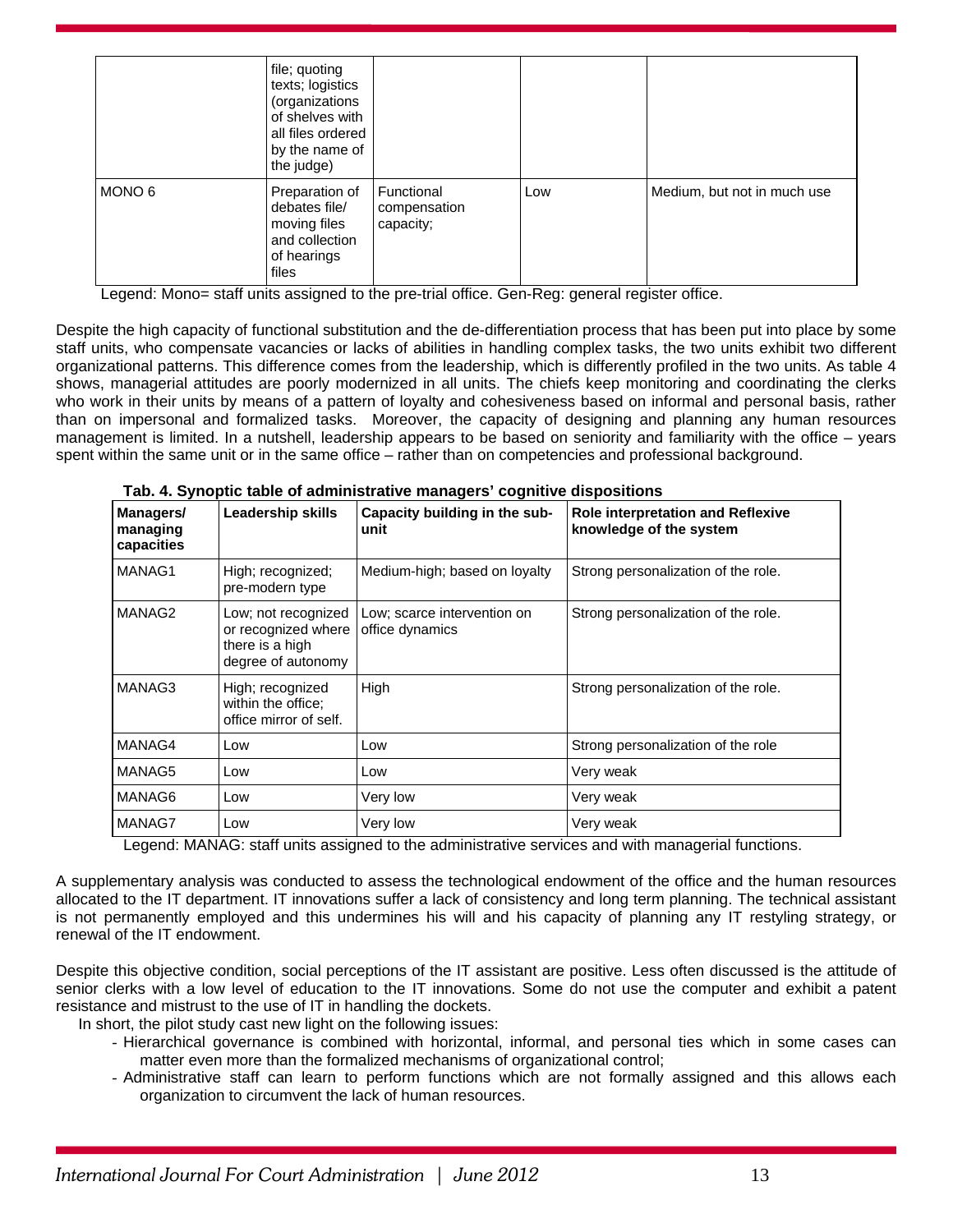- The gap that exists between the formal structure of governance and the pattern of governance put into place` in reality creates a lack of control or a discontinuity in the capacity of the highest levels to enforce rules and norms at the lower organizational level.
- Barriers to innovation come more from the managerial positions than from the lower levels of bureaucrats. This goes hand in hand with the control of know-how associated with the seniority and the leadership based on informal recognition and loyalty.

From the point of view of the relationship that exists between the public prosecutor office and the external environment, the pilot study has unveiled a very intensive interaction which runs along two different lines. One is the fact that the courthouse is easily accessible but not easily readable for the general public. Users are often forced to look for the location of the office they need to reach. The fact that they can access all departments and all corridors in the courthouse creates a potential risk for unsafe interferences. Even so, such an interference is not possible, the perception of an excessively accessible courthouses can create damage to the image of justice administration by the local community. A second point that should be mentioned is the fact that structural barriers that usually protect a courthouse located in the South of Italy do not exist in the region studied.

# **Lessons from Cosenza and Beyond**

The pilot study conducted in Cosenza proved to be effective in revealing the weight of several forces and factors acting within the organizational matrix of the units and the office as a whole.

Firstly, on the basis of these findings, what has become clear is the existence of two different organizational patterns, each of them associated with two different patterns of accountability.

In the case of the clerks, whose tasks have been assigned on the exclusive basis of their formal role – according to the organogram – the responsibility is clearly assigned and the performance can be easily assessed. In this case, the mechanisms enacted to correct and sanction any mistakes are linear and adherent to the formal organizational structure. This is the case in the wiretap office and the archive. However, the clerks who have been told to perform their functions, informally – day by day – adapt their daily agenda to the contingent need of their unit. the overall outcome of the unit is equally effective, but the assignment of tasks and responsibility can be vague and not transparent. In these cases, the sanction and the reward are allocated by means of an informal pattern of leadership which runs much closer to a 'friendship' than formal control or traditional supervisory relationships. Overall I should say the prosecutor's office at Cosenza's courthouse displays a high degree of organizational cohesion. The aggregated effect displays higher quality compared to the distribution of performance and cohesion throughout individual organizational units.

The policy guidelines designed after the pilot study addressed four targets:

- Interaction with the outside world;
- Interaction among the different sub-organizational units;
- Sustainability of the organizational environment in the medium-term
- The distribution of mechanisms of acknowledgment and motivation
- Objectively and subjectively, through the perception of staff, the Prosecutor's office suffers from overexposure to the outside world. Access to the courthouse and the levels on which the public prosecutors' offices is located are high. Also, in terms of interaction with lawyers and qualified users, access to offices, and certain services in particular, is far too easy. This, combined with the existence of high functional integration within certain service units, should instead take on the division of tasks and functional differentiation. This happens for instance when an office receives acts together with registration to GRO. It might be appropriate to break all functions of interaction with the outside by the creation of a multi-functional front-desk (customer service point) where people can lodge complaints and lawsuits, but also request those documents be produced by dedicated offices, such as the court's records office. The unit producing the document should be separated from the unit receiving the request. Limited contact with the public should be ensured. We recommend questionnaires to survey people's satisfaction, both overall and on specific areas, are available at the *front-desk*.
- 11) The office of the prosecutor is characterized by a medium organizational meta-cognition. A policy of common reflection could help foster awareness and transform intra-service organizational practices into a common knowhow. This is a low-cost intervention in terms of time, energy and resources. An annual plenary session where those responsible for each service explain their management practices and critical issues as well as idea's for improvement. Here the judicial staff should be less visible; hence they should not present a structured report. The objective is to improve the machinery of services available to public prosecutors. One more intervention, or change, would be a rota for the staff. There are units of staff that display medium-high adaptive rationality. Moving staff through intra-service units could activate skill and dialogue transfer mechanisms between services, via the staff.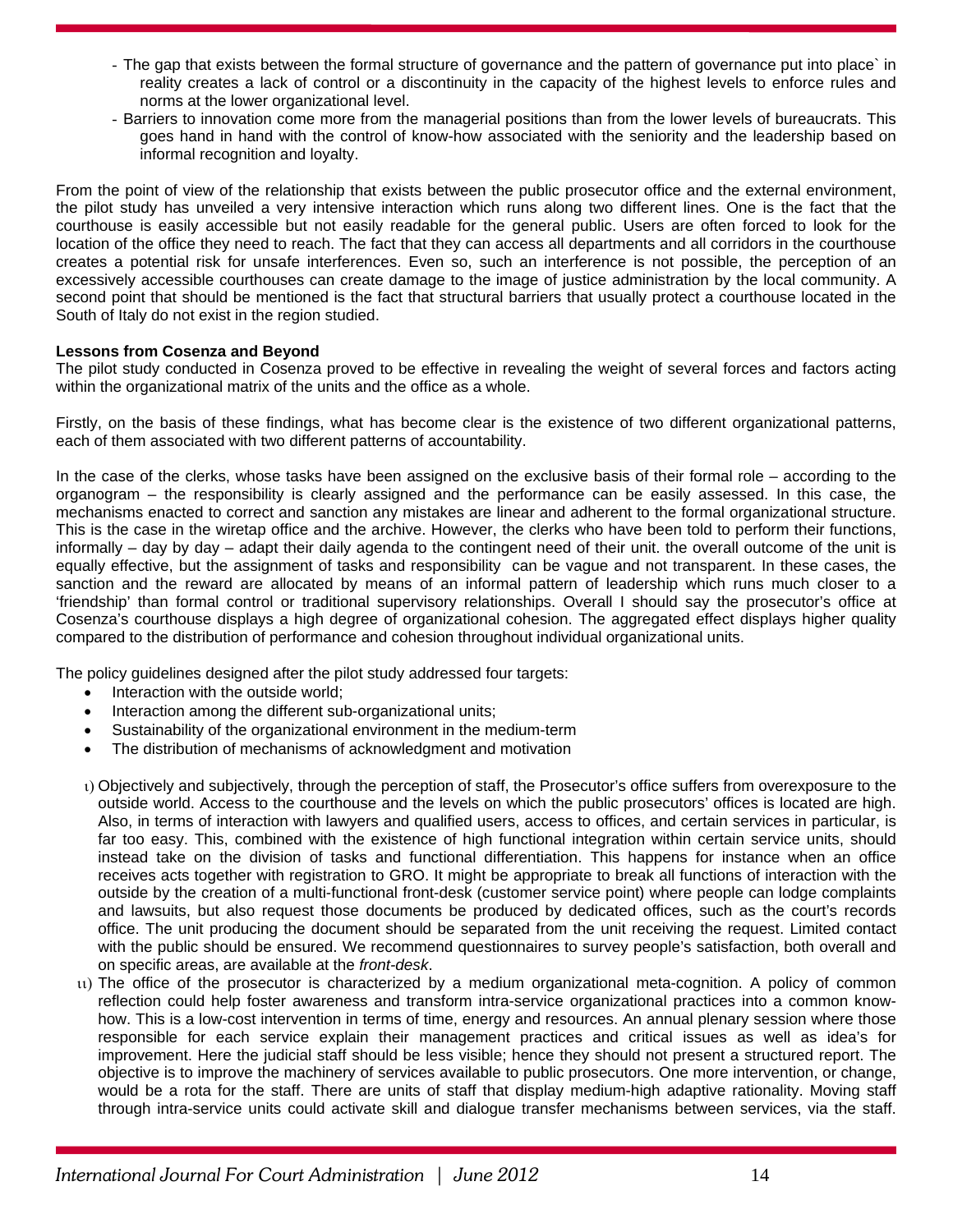Finally, although this is a long term intervention, there is a high convergence towards the possibility of organizing public prosecutors' work through a range of integrated services, where judicial police officers and the administrative staff can represent the first interface with the public (only a minority of users, selected by the prosecutors, will need to use this service, since the general public would generally go to the *front-desk*).

 $\mu$ 1)Sustainability is the characteristic of a process or a state that can be kept at a given level of quality – both in terms of process and product – in the long term and for an ideally undefined period of time. In the context of a Prosecutor's office, sustainability should be understood as the result of policies that will be thought of in terms of tomorrow's performance. In this sense, we have asked ourselves which policies should be implemented now to guarantee optimal performance of the office in the medium-long term. Here we identify four sets of actions that should guide investments.

### **The first set of actions concerns IT**.

The degree of computerization of the office is still well below requirements. This is a problem arising from scarce IT skills among staff and little autonomy (highlighted by several Gen. Reg. and administration staff) in running software. This also arises from a lack of continuity among technical and IT staff. Fund raising from regional funds and external financing could help address this issue and provide resources to hire staff with technical and IT skills, to start a training cascade process. Computerization would also ensure the added value of offering qualified users access to digital documents ex art. 415 bis [see point one of this section].

A second set of actions should be the transfer of skills. It is a fact that within 5 years, the office will suffer particularly from a lack of professional figures formally dedicated to coordinate such a service. The immediate consequence of this is the risk that all acquired skills and knowledge through *learning by doing* and professional experience will be lost. Managers should be able to train and transfer knowledge to others. This could be independent of codified and structured mechanisms of internal promotion, since these are necessary but cannot be changed at the level of each judicial office.

Thirdly a space dedicated to social interactions should be opened. The office is characterized by a high level of organizational cohesion, which allows for various forms of assistance to colleagues to provide relief cover in their absence, to discuss contingent pressures and unexpected problems. We recommend the creation of a canteen, a space where people can meet during lunch breaks. This would have a socializing function and would help to contain time dispersal.

Finally a fourth set of actions would entail the integration of external staff. This would be a positive element for two main reasons. The external staff will bring new vision of the office and, through imitation and comparison, can better formulate consolidated, but now implicit, practices. The critical issues about training external staff will be discussed under sub species 4.

to) The Prosecutor's office in Cosenza, like all judicial offices in Italy, suffers from a lack of formal mechanisms to retain staff and to acknowledge and reward performance or excellence. As usually happens, organizations find alternative mechanisms of acknowledgment, via informal channels, although often not specific to the office, albeit fostering motivation and self-esteem. A strategy that can be managed at the office level is training on non-juridical themes, such as IT, relations with the general public, management of human resources and psychology of decision-making. Demand for this type of training is often latent and has emerged from in-depth analysis of responses by administrative and secretarial staff. The kind of training that we recommend should have a contextual character, in the field, in the office and with guidance, through non-traditional teaching methods with the aim of providing staff with tools for self-evaluation and monitoring. This type of intervention can be implemented through the participation to projects funded by local, national, and European institutions, partnerships and twinning with other European Prosecutor's offices.

A supplementary but not residual remark should be made. This pilot study has confirmed the fact that a gap can emerge between the formal structure of governance and the functional division of labor within a public prosecutor's office. This gap offers us a robust argument to claim that the actual pattern of governance should be taken into consideration in order to ensure the effective implementation of any organizational innovation that is introduced into a judicial office.

In theoretical terms, this gap can be framed in the broad discussion concerning the so called loosely coupled systems, i.e. systems where the ties among the units that compose the systems are loose and therefore the communication that goes from one unit to the other can be non-linear. Any input coming from a higher ranked unit and going to steer the behavior of a lower ranked unit can fail in reaching the goal. Consistency and cohesiveness are weaker in such a type of system.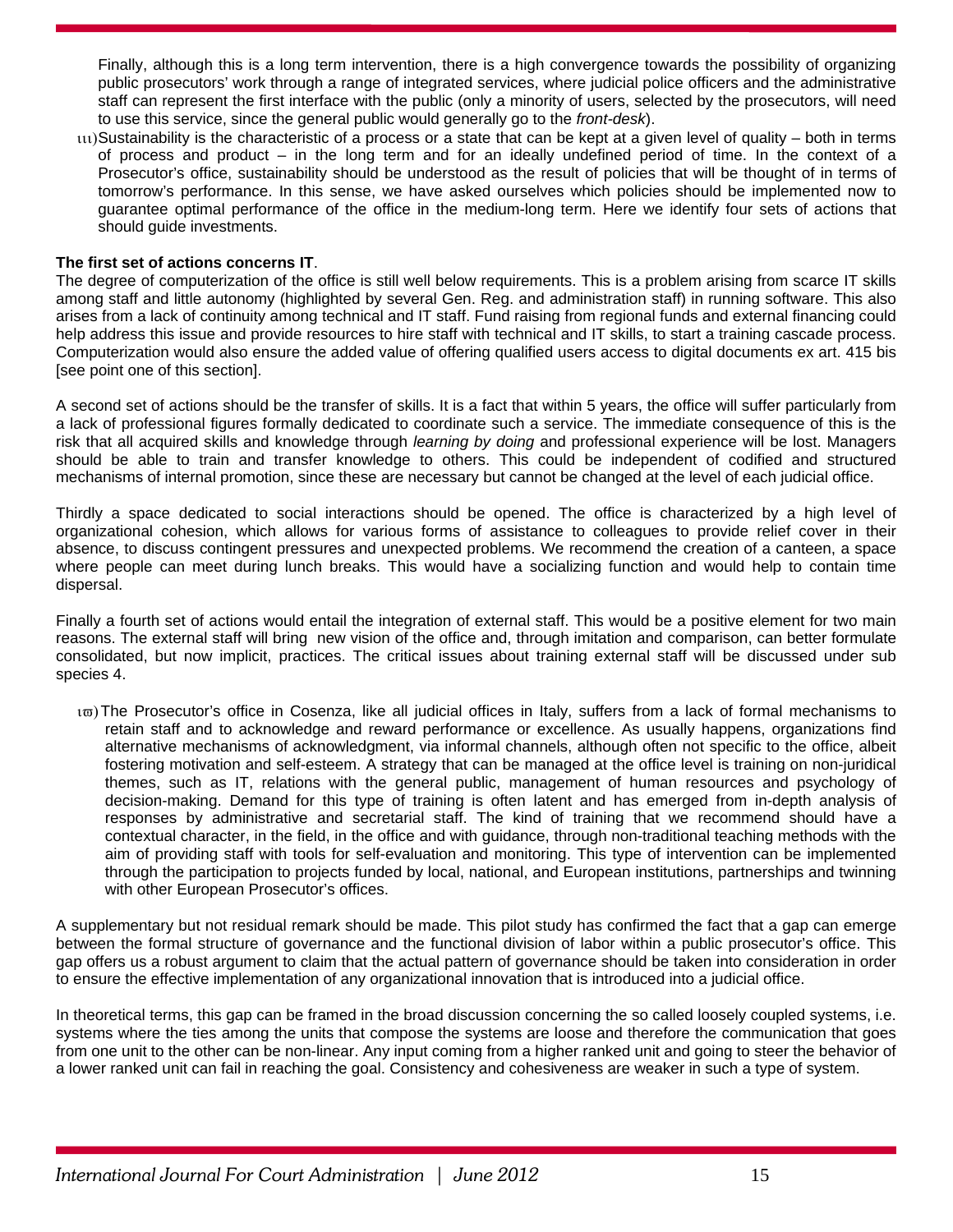We do not want to enter into the discussion whether the judicial systems can be defined exclusively as loosely coupled. I do not think this is the case. However, what can be argued  $-$  on the basis of the empirical evidence  $-$  is that judicial offices that exhibit a high level of continuity in retention of staff may feature as loosely couple systems to a degree that can undermine the capacity of the highest authority of steering the innovation processes.

If this is true, the idea conveyed by this concept is very simple, but often overlooked by the literature on comparative judicial systems. Governing change should be intended as a function and a process that goes beyond simply acting with an aim. It is a process that entails acting with an aim – for instance introducing organizational innovation to improve performance – but also the enactment of on-going adaptation and adjustment responses to unexpected consequences generated by innovation processes. Thus, governing change is a policy process strictly linked to the knowledge used to manage the implementation of innovative policies. Various conditions prove crucial:

- Constant knowledge of the process of innovation implementation. The introduction of an organization unit of relations with the general public (URP) should be integrated with a monitoring process managed within the office
- Managers' leadership skills
- The capacity to understand the management of a judicial office in a comparative perspective, with particular attention to the policy effects of management decisions.

Moreover, and in my view above all, innovative processes, when put into motion in organizational structures similar to the one reconstructed in our study, should be as participative as possible, in order to create, by means of the innovative processes, the opportunity to increase the reflexive knowledge judicial and administrative staff have of the office.

This guideline has been applied in the public prosecutor office of Cosenza in implementing two of the policy suggestions mentioned above. The first is the creation of a front-desk (customer service point) to interact with the general and specialized public. This has been an innovation discussed and designed after a comprehensive and inclusive process of survey's aiming at detecting and unveiling the latent attitudes of the staff to the consequential reallocation of tasks that has flowed from this study. The second is the creation of a room – entitled "Rosario Livatino", after a judge who died by way of a mafia murder – which symbolically is a new space where meetings organized to enhance the intra-organizational coordination will be perceived as part of a community practice.

# **References**

Bell, J. (2006). *Judiciaries within Europe.* Oxford : Oxford University Press.

Bovens, M. (2006), *Analysing and Assessing Public Accountability. A Conceptual Framework*, in "European Governance Papers", C-06-01, consultabile all'indirizzo http://www.connexnetwork. org/eurogov/pdf/egp-connex-C-06-01.pdf.

Caenegem, R. C. Van (1987), *Judges, Legislators and Professors: Chapters in European Legal History*, Cambridge University Press, Cambridge

Contini F., Mohr, R. (2007), *Reconciling Independence and Accountability in Judicial Systems*, in "Utrecht Law Review", 3, 2, pp. 26-43, http://www.utrechtlawreview.org/publish/articles/000053/article.pdf/ (last access January 2011).

Crozier, M., Friedberg, E. (1977), *L'acteur et le système: Les contraintes de l'action collective*, Seuil, Paris.

Damaska M. R. (1986), *The Faces of Justice and State Authority: A Comparative Approach to the Legal Process*, Yale University Press, New Haven.

FABRI M., JEAN J.-P., LANGBROEK P., PAULIAT H. (éds.), (2005), *L'administration de la justice en Europe et l'évaluation de sa qualité*, Montchrestien, Paris.

Ferrarese, R. (2010). *Governance fra diritto e politica.* Bologna: Il Mulino.

Frydman, B. J. (2011). *Le nouveau management de la justice et l'indépendence des juges.* Paris, Dalloz.

Jean, J.-P. P. (2005). *L'administration de la justice en Europe et l'évaluation de sa qualité.* Paris: Dalloz.

Langbroek, P. Fabri, M. (2000), The \*challenge of change for judicial systems : developing a public administration perspective, Amsterdam, Omsha.

Langer, M. (2004), *From Legal Transplant to Legal Translation: The Globalization of Plea Bargaining and the Americanization Thesis in Criminal Procedure*, in "Harvard International Law Journal", 45, 1, pp. 1-64

Lanzara, G. Contini, F. (2009), ICT and innovation in the public sector : european studies in the making of e-government, Basingstoke, Palgrave Macmillan.

Merryman, J. H. (1979). *Law and Social Change in Mediterranean Europe and Latin America.* Stanford California: Stanford Law School.

Pederzoli, P. P. (2011). Judicial Governance . In C. D. R. Coman, *The Handbook of Judicial Policies.* Cluje: Iasi.

Piana, D. (2010), Judicial Accountabilities in New Europe. London, Ashgate.

Piana, D. (2011). Legal and Managerial Cultures in CEEC's Judicial Systems. In W. S. A. Febbrajo, *New Meaning of the Rule of Law in CEECs.* London: Ashgate.

Piana, D and Vauchez, A. (2012), Il Consiglio superiore della magistratura, Bologna, Il Mulino.

Poiares Maduro, M. (2002). *We, the Court.* Oxford: Oxford University Press.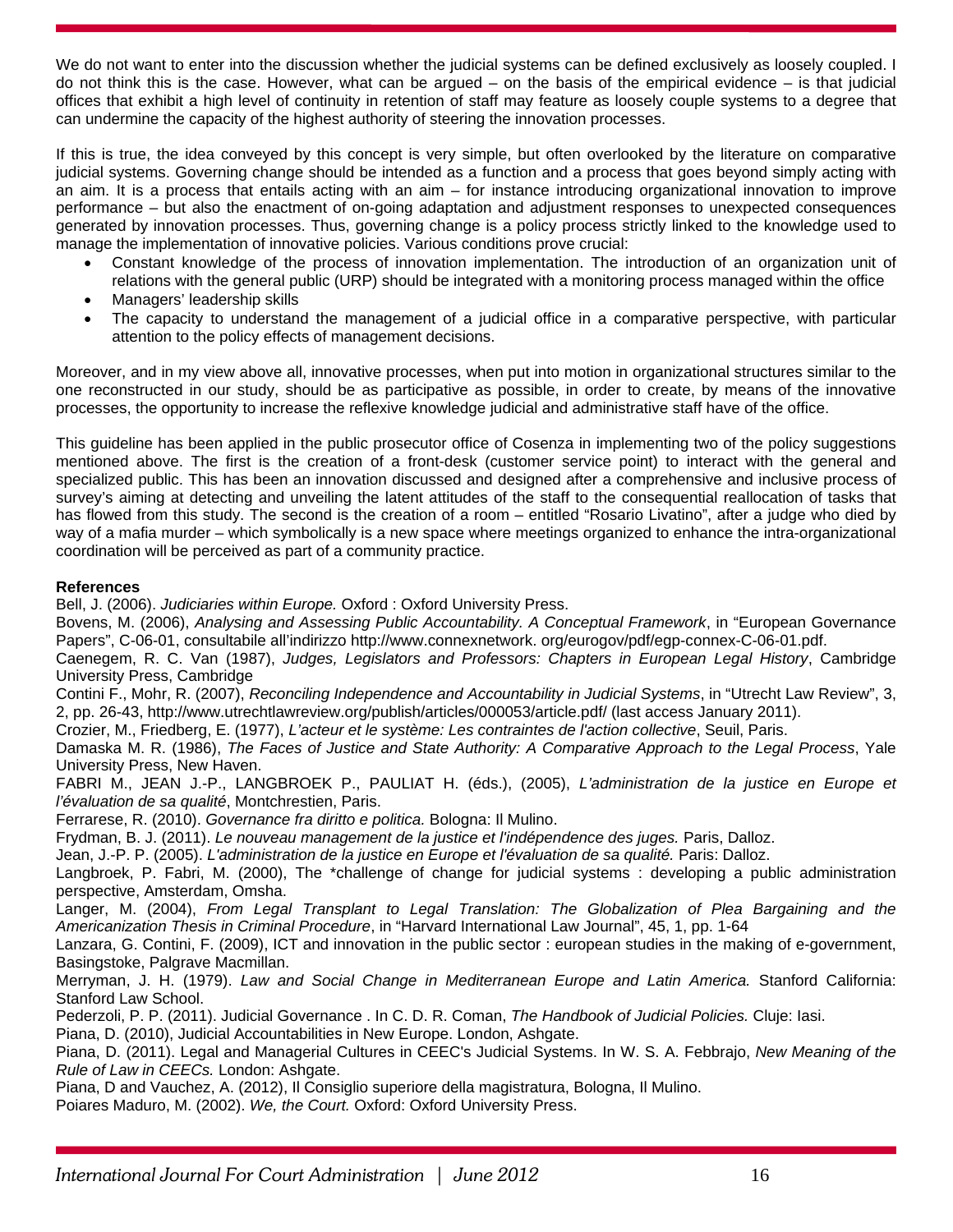Wallace, H. and Wallace, W. (2000) (eds.), Policy-Making in the European Union, 4th edition. Oxford: Oxford University Press.

Weick, K, (1976) "Educational organizations as loosely coupled systems", Administrative Science Quarterly, 21, 1-9 Zan, S. (2011), Organizzazioni a legami deboli, Roma, Carocci.

| Q1 Individual Profiling                                                                          | Q2 Intra-organizational analysis                                                                                                                                    | Q3 Systemic analysis of the public                                                                                                                               |
|--------------------------------------------------------------------------------------------------|---------------------------------------------------------------------------------------------------------------------------------------------------------------------|------------------------------------------------------------------------------------------------------------------------------------------------------------------|
| Q1.1) to which organizational unit<br>have you been assigned?                                    | Q2.1) could you offer a simple<br>description of the activities you<br>perform in your daily work? What<br>do you do in your daily practice?                        | prosecutor office<br>Q3.1) Which organizational units<br>interact more frequently with the<br>one where you work?                                                |
| Q1.2) how long have you been<br>working in this unit?                                            | Q2.1) which activities would you<br>consider as priorities?                                                                                                         | Q3.2) are you interacting with the<br>public? And which the legal<br>defendants?<br>How would<br>you<br>assess this interaction?                                 |
| Q1.3) where did you work before<br>being assigned to this unit?                                  | Q2.3) how do you cope with the<br>organizational stress?                                                                                                            | Q3.3)<br>when<br>the<br>you<br>read<br>newspapers blaming the Italian<br>judicial system what do you think?                                                      |
| Q1.4) which extra-legal skills do<br>you have (i.e. ICT, others)                                 | Q2.4) recently did you notice any<br>change in your daily work?                                                                                                     | Q3.4) how do you interact with the<br>court manager?                                                                                                             |
| Q1.4) how many hours per day<br>are you used to work                                             | Q2.5) what do you like more in<br>your daily work and what do you<br>like less?                                                                                     | Q3.5) let's focus on the location of<br>the offices in the courthouse. If<br>could, how<br>you<br>would<br>you<br>reallocate them?                               |
| Q1. 5) which experiences of<br>did<br>professional<br>training<br><b>VOU</b><br>attend recently? | Q2.6) if you had the opportunity to<br>choose one different job, which<br>one would you opt for?                                                                    | Q3.6) suppose that you are the<br>chief prosecutor for one day.<br>Which innovation/changes would<br>you introduce in order to make<br>your work more effective? |
|                                                                                                  | Q2.7) within your organizational<br>unit, which activities are handled<br>in a cooperative way? And which<br>are assigned on the basis of the<br>division of labor? |                                                                                                                                                                  |
|                                                                                                  | Q2.8) could you tell me about a<br>problem that you<br>and<br>your<br>colleagues $-$ within the same<br>organizational unit - have solved<br>working together?      |                                                                                                                                                                  |
|                                                                                                  | Q2.9) could you complete this<br>sentence: "my job requires people<br>be skillful in                                                                                |                                                                                                                                                                  |

#### Annex: Questionnaire

| Q1 Individual Profiling            | Q2 Intra-organizational analysis  | Q3 Systemic analysis of the public      |
|------------------------------------|-----------------------------------|-----------------------------------------|
|                                    |                                   | prosecutor office                       |
| Q1.1) to which organizational unit | Q2.1) could you offer a simple    | Q3.1) Which organizational units        |
| have you been assigned?            | description of the activities you | interact more frequently with the       |
|                                    | perform in your daily work? What  | one where you work?                     |
|                                    | do you do in your daily practice? |                                         |
| Q1.2) how long have you been       | Q2.1) which activities would you  | Q3.2) are you interacting with the      |
| working in this unit?              | consider as priorities?           | public? And which the<br>legal          |
|                                    |                                   | defendants? How would<br><b>VOU</b>     |
|                                    |                                   | assess this interaction?                |
| Q1.3) where did you work before    | Q2.3) how do you cope with the    | Q3.3)<br>the<br>when<br>read<br>vou     |
| being assigned to this unit?       | organizational stress?            | blaming<br>Italian<br>the<br>newspapers |